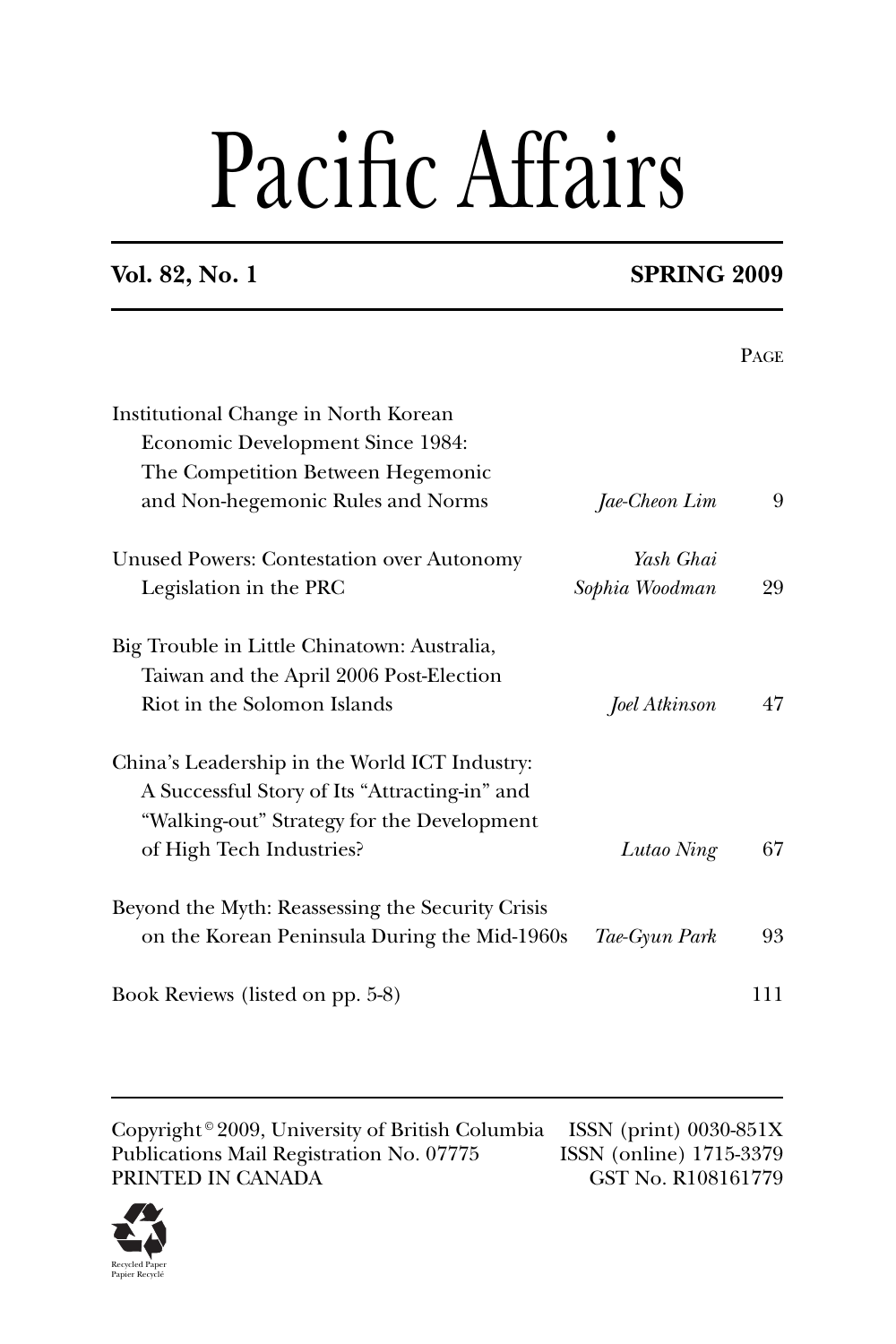## ABSTRACTS

## **Institutional Change in North Korean Economic Development Since 1984: The Competition Between Hegemonic and Non-hegemonic Rules and Norms**

## *Jae-Cheon Lim*

This paper examines North Korean economic and policy changes since 1984 from an institutional perspective by focusing on the following four critical junctures: the Law of the Management of Joint Ventures in 1984; the policy of special economic zones in 1991; the mass starvation from 1995 to 1998; and the Economic Improvement Measures in 2002. How did broad situational change play a role in the North Korean government's policy changes and how did the policy changes contribute to institutional change in the North? Were there any policy conflicts among the North Korean elite? How did power struggles among the elite influence policy outcomes? The paper argues that a specific institutional area's arrangement is broadly divided into two categories of rules and norms: one set of *hegemonic* and several sets of *nonhegemonic* rules and norms. The hegemonic rules and norms define the main features of an institutional order. Each set of non-hegemonic rules and norms compete with the hegemonic for the dominant status in institutional settings. This competition between hegemonic and non-hegemonic rules and norms functions as the medium of institutional development. Since 1984, the contention between hegemonic socialist and non-hegemonic capitalist rules and norms has defined economic institutional change in North Korea.

### **Unused powers: contestation over autonomy legislation in the PRC**

## *Yash Ghai and Sophia Woodman*

The most important power granted to autonomous areas in China's system of Nationalities Regional Autonomy should allow them to modify higher-level laws and policies through autonomy legislation. This is one of the two principal methods for the exercise of autonomy, with the other being the holding of key government posts by minority members. Yet efforts by the five autonomous regions to exercise their powers to enact autonomy legislation have been repeatedly blocked. The granting of autonomy powers in the PRC has been half-hearted, and few powers commonly associated with autonomy systems are available to autonomous areas. Even so, in China as elsewhere, giving autonomy legal expression, however vague, has made the law a field for contention over its proper meaning and scope.

Based primarily on Chinese documentary sources, this article focuses on contestation over the meaning of autonomy in the terrain of law. In their explorations of the modification power and the relative status of autonomy legislation, legal scholars and minority activists articulate a vision of autonomy under a future constitutionally governed state. Such an "extensive" autonomy, defined by its historical roots to allow for different "systems," *could* potentially provide some space for real self-government. In contrast, some powerful central government institutions block development of this field of law, implicitly supporting the view that autonomy is history and economic development holds the key to the future. Even given the necessary political will, in the absence of the key components of autonomy systems, divisions within the Chinese state could create barriers to the realization of "genuine autonomy."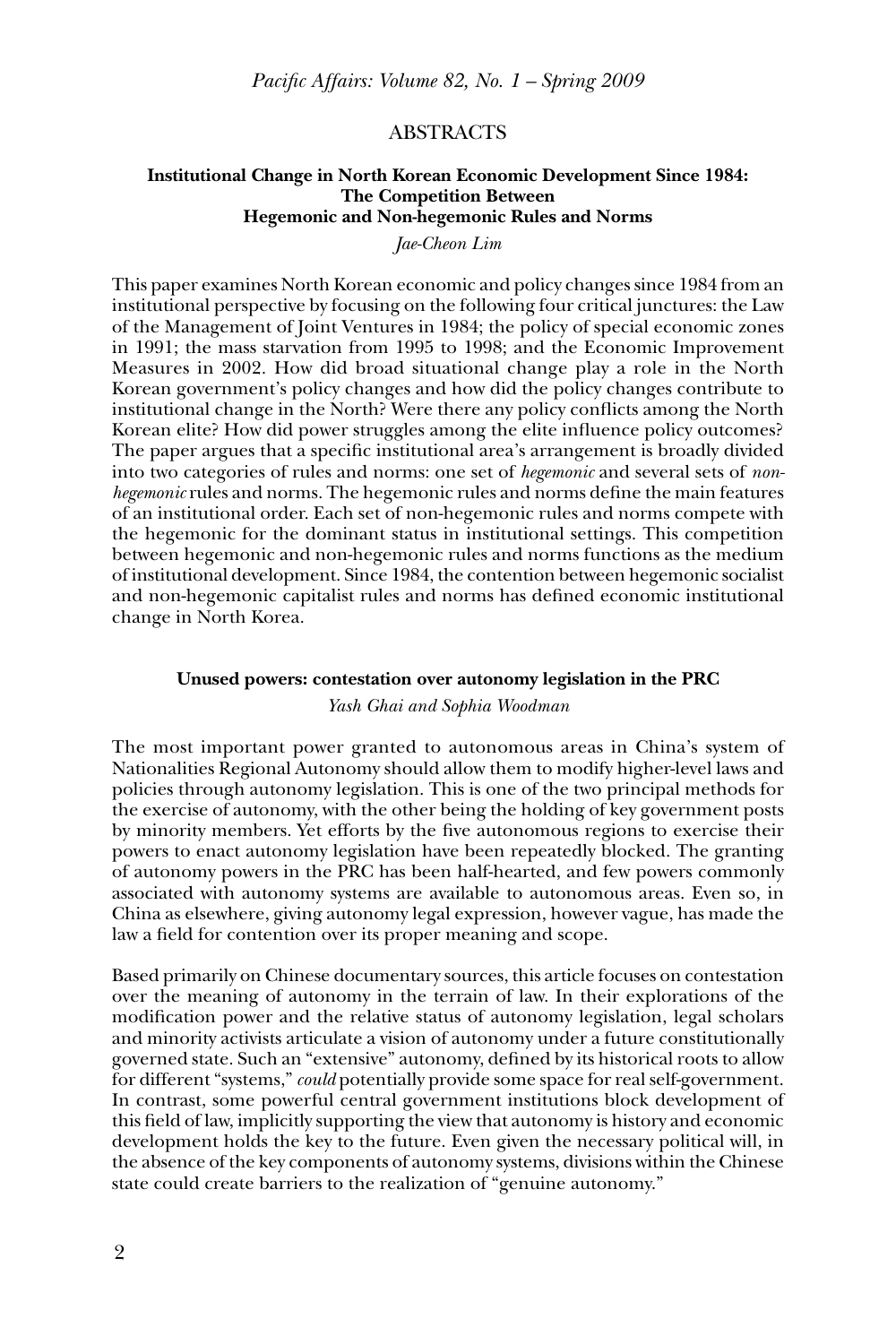## **Big Trouble in Little Chinatown: Australia, Taiwan and the April 2006 Post-Election Riot in the Solomon Islands**

## *Joel Atkinson*

Taiwan's effort to carry on diplomatic relations in the face of hostility from China has collided with Australia's reform agenda for the Pacific Islands. This issue is particularly acute in Solomon Islands, which has longstanding ties with Taiwan and a close association with Australia. In the lead-up to the April 2006 elections in Solomon Islands, a local politician accused Taiwan of funding candidates. The same politician later stated that popular anger towards Taiwan sparked the post-election riot that devastated Honiara's Chinatown. Although neither of these accusations was supported with evidence, they prompted Australia to publicly criticize Taiwan's involvement in Solomon Islands. This article argues Australia's reaction was due to existing Australia-Taiwan tension over the South Pacific, and because Australian policymakers found Taiwan a more palatable focus than acknowledging the ambitious reach of Australia's reform efforts. Australia's rhetoric drew a negative reaction from Taiwan, which believed Canberra was seeking a scapegoat to deflect from its inability to anticipate or control the riot. The incident also contributed to the Taiwan government's perception of Australia as increasingly pro-China. Despite subsequent efforts from Taiwan and Solomon Islands to improve accountability for Taiwan's aid, the differing interests of Australia and Taiwan continued to be an issue as funding from Taiwan became more important to Solomon Islands Prime Minister Sogavare during his dispute with Australia. This article examines the interaction between Australia and Taiwan over Solomon Islands, and considers its significance to wider Australia-Taiwan involvement in the South Pacific.

## **China's Leadership in the World ICT Industry: A Successful Story of Its "Attracting-in" and "Walking-out" Strategy for the Development of High Tech Industries?**

## *Lutao Ning*

This paper questions whether China's "attracting-in" (selective introduction of inward foreign direct investment, foreign technologies and import) and "walking-out" (export and outward investment expansion) strategies have enabled it to achieve a leadership position in the world information and communication technology (ICT) industry. In 2004, China overtook the US to become the world's largest ICT exporter. The author argues that "attracting-in" has successfully created favourable conditions for the industry to grow out of China's transitional economic and political system, but has been unable to facilitate "walking-out" to enable Chinese enterprises to substantially achieve a real leadership position. This is because there is great uncertainty in how to adjust the industrial strategy of the East Asian "catching-up" era to meet the challenges raised by the dynamism of global competition today. Rather than provoking head-to-head competition, China's rise in the world ICT industry has complemented the increasing specialization of multinational corporations.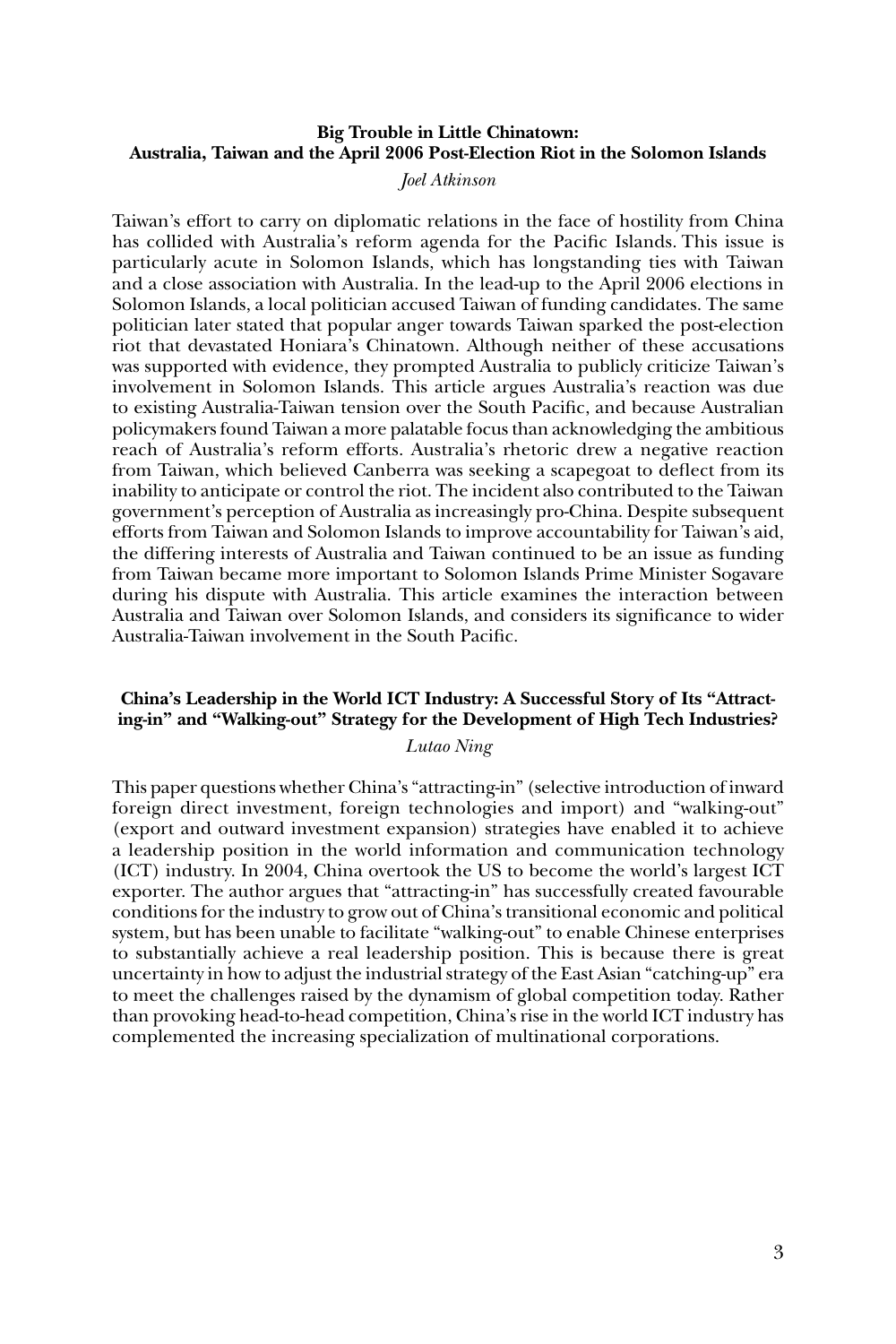*Pacific Affairs: Volume 82, No. 1 – Spring 2009* 

## **Beyond the Myth: Reassessing the Security Crisis on the Korean Peninsula During the Mid-1960s**

*Tae-Gyun Park*

In contemporary news coverage and in the academic historiography, the Republic of Korea (ROK) is often described as the victim in most clashes between the ROK and the Democratic People's Republic of Korea (DPRK). However, through a detailed review of the tensions in the late 1960s, this article argues that the ROK was never entirely innocent in various security crises on the Korean Peninsula, and that a contextual analysis in historical and contemporary settings is far more useful in understanding the nature of the ROK-DPRK tensions than the clichéd denouncements of an "evil" regime.

The number of clashes between the ROK and the DPRK in 1967 shot up tenfold compared to the year before. These security dilemmas created an unfavourable situation for the US government, in that they prevented the ROK from dispatching further combat troops to Vietnam. The combination of pre-emptive incursions and aggressive acts of retaliation launched by the ROK troops against the DPRK further aggravated the situation, resulting in an ever-greater divide between the perspectives of the North and the South. On the one hand, the ROK government believed that the security problem would invite more assistance from the US; on the other, for the US officials, the ROK's attacks meant that the ROK government was actually the source of trouble.

Ultimately, the evidence examined in this article suggests that the crisis of 1968 can be understood as an inevitable extension of the clashes in 1967. The current paper argues that the role played by the ROK government in igniting the crisis was anything but passive and that the strategy taken by the ROK government during this brief period led to a significant deterioration of the US-ROK relationship throughout the 1970s and onward.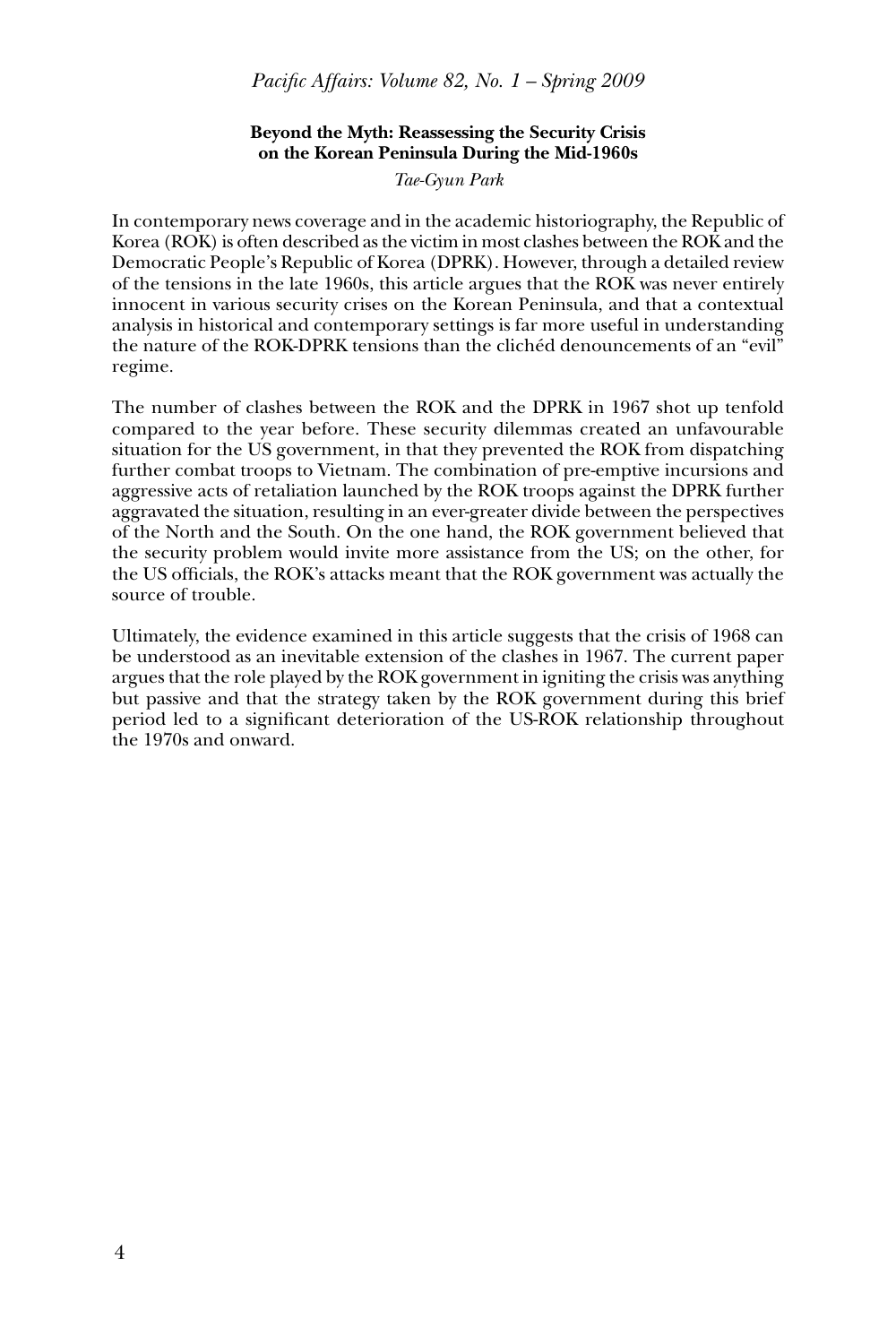## CONTRIBUTORS TO THIS ISSUE

- JAE-CHEON LIM is an assistant professor in the Department of North Korean Studies, Korea University, South Korea. He is the author of *Kim Jong Il's Leadership of North Korea* (New York: Routledge, 2009). Email: jclim@korea.ac.kr
- Yash Ghai is an emeritus professor of law at the University of Hong Kong, and has advised governments and political parties around the world on constitutional matters. From 2006 to 2008 he was the head of the UNDP's Constitution Support Unit in Nepal. He has published extensively on public law, with previous works on autonomy including *Hong Kong's New Constitutional Order: The Resumption of Chinese Sovereignty and the Basic Law* (Hong Kong University Press, 1997, 1999 2nd ed.), and *Ethnicity and Autonomy: Negotiating Competing Claims in Multi-Ethnic States*  (Cambridge University Press, 2000). Email: hrllgyp@hku.hk
- Sophia Woodman is a PhD candidate in sociology at the University of British Columbia. Her recent articles include chapters in Fu, Harris and Young, eds., *Interpreting Hong Kong's Basic Law* (New York: Palgrave Macmillan, 2007) and Bell and Coicaud, eds., *Ethics in Action* (New York: UNU Press and Cambridge University Press, 2006), as well as a 2005 article in the *Hong Kong Law Journal*, "Human rights as 'foreign affairs': China's reporting under international human rights treaties." Email: sophia99@interchange.ubc.ca
- Joel Atkinson is a researcher with Monash University, Australia. He is currently preparing a book on Australia-Taiwan relations for publication. He can be contacted at <joel.atkinson@arts.monash.edu.au>.
- Lutao Ning is a political economist at the Department of East Asian Studies, Cambridge University. He was a visiting scholar at the Chinese Academy of Social Science and Peking University. His research interests include globalisation and industrial and trade policies in developing countries. Email: ln227@cam.ac.uk
- Tae Gyun Park is an Assistant Professor at the Graduate School of International Studies and the Director of the International Center for Korean Studies at Seoul National University. He recently published *Ally and Empire, Two Myth in US-Korean Relationship(1945-1980)* (Seoul: Changbi, 2006) and *The Origin of the Korea's Economic Development Plans* (Seoul: Seoul National University Press, 2007), both available in Korean. Email: tgpark@snu.ac.kr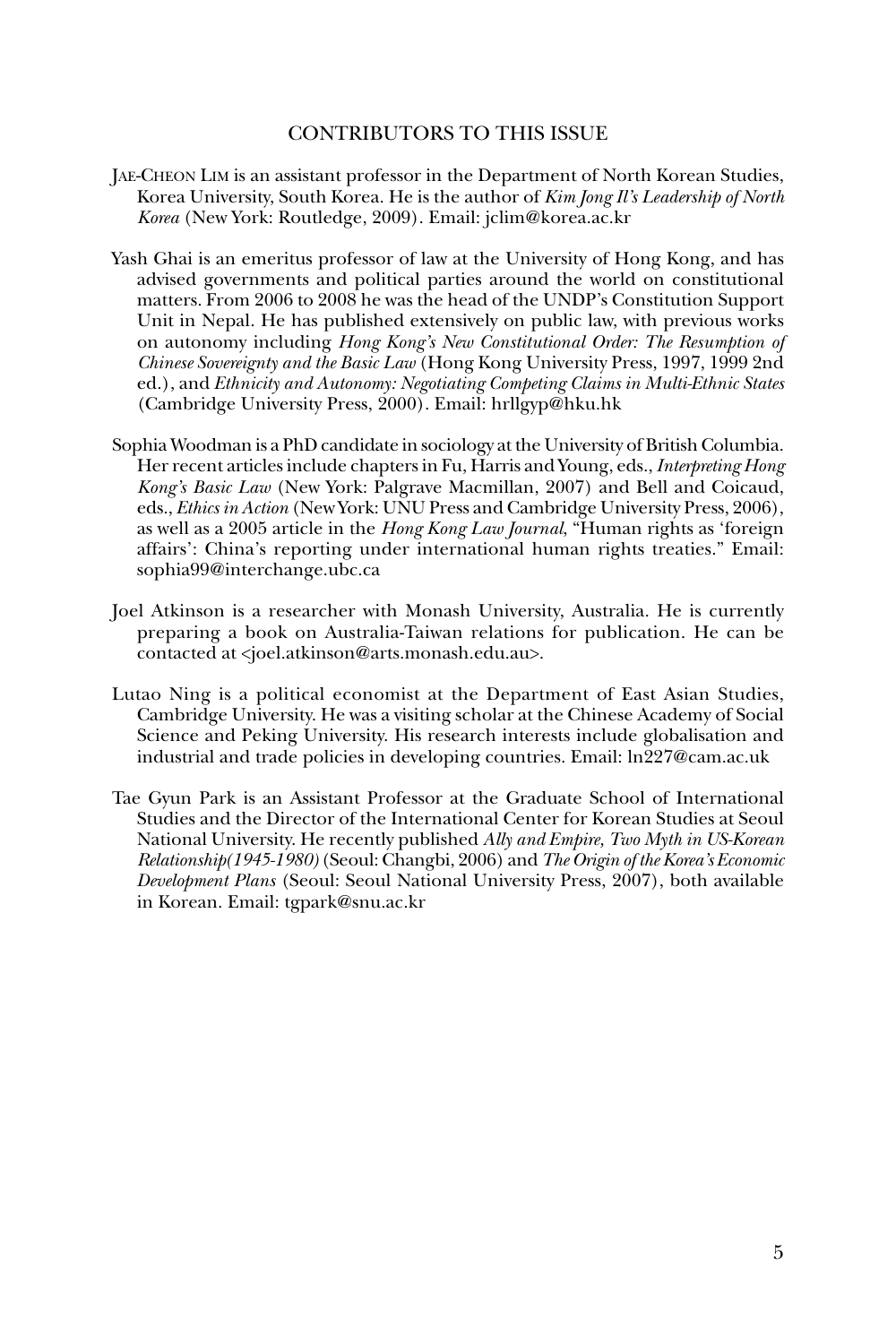## BOOKS REVIEWED IN THIS ISSUE

## **Asia General**

| TOURISM AT THE GRASSROOTS: Villagers and Visitors<br>in the Asia-Pacific. By John Connell and<br>Barbara Rugendyke.                        | <b>Lamont Lindstrom</b> | 111 |
|--------------------------------------------------------------------------------------------------------------------------------------------|-------------------------|-----|
| CHINA, EAST ASIA AND THE GLOBAL ECONOMY:<br>Regional and Historical Perspectives.                                                          |                         |     |
| By Takeshi Hamashita; edited by Linda Grove<br>and Mark Selden.                                                                            | Robert B. Marks         | 113 |
| GOVERNING FINANCE: East Asia's Adoption of<br>International Standards. By Andrew Walter.                                                   | Marc Quintyn            | 114 |
| THE DIGNITY OF NATIONS: Equality, Competition,<br>and Honor in East Asian Nationalism.<br>Edited by Sechin Y.S. Chien and John Fitzgerald. | <b>Anthony Milner</b>   | 116 |
| COSMOPATRIOTS: On Distant Belongings and Close<br>Encounters. Edited by Edwin Jurriëns and<br>Jeroen de Kloet.                             | Hyung-Gu Lynn           | 118 |
| DRAGONS WITH CLAY FEET?: Transition, Sustainable<br>Land Use, and Rural Environment in China and<br>Vietnam.                               | Jack Patrick Hayes      | 120 |
| <b>China and Inner Asia</b>                                                                                                                |                         |     |
| CHINA'S REFORMS AND INTERNATIONAL POLITICAL ECONOMY.<br>Edited by David Zweig and Chen Zhimin.                                             | Allen Carlson           | 122 |
| DOING BUSINESS IN RURAL CHINA: Liangshan's New<br>Ethnic Entrepreneurs. By Thomas Heberer.                                                 | <b>Stig Thogersen</b>   | 123 |
| STATE AND ETHNICITY IN CHINA'S SOUTHWEST.<br>By Xiaolin Guo.                                                                               | Nicholas Simon          | 125 |
| FIELDWORK CONNECTIONS: The Fabric of Ethnographic<br>Collaboration in China and America. By Bamo Ayi,<br>Stevan Harrell and Ma Lunzy.      | Susan K. McCarthy       | 127 |
| KEEPING DEMOCRACY AT BAY: Hong Kong and the<br>Challenge of Chinese Political Reform.<br>By Suzanne Pepper.                                | Sonny Lo                | 129 |
| <b>Northeast Asia</b>                                                                                                                      |                         |     |
| 21ST-CENTURY JAPANESE MANAGEMENT: New Systems,<br>Lasting Values. By James C. Abegglen.                                                    | Patrick Reinmoeller     | 130 |
| FOREIGN DIRECT INVESTMENT IN JAPAN: Multinationals'<br>Role in Growth and Globalization. By Ralph<br>Paprzycki and Kyoji Fukao.            | Kozo Kiyota             | 132 |
| RETHINKING JAPANESE SECURITY: Internal and External<br>Dimensions. By Peter J. Katzenstein.                                                | David A. Welch          | 134 |
| NORMALIZING JAPAN: Politics, Identity, and the Evolution<br>of Security Practice. By Andrew L. Oros.                                       | Hugo Dobson             | 135 |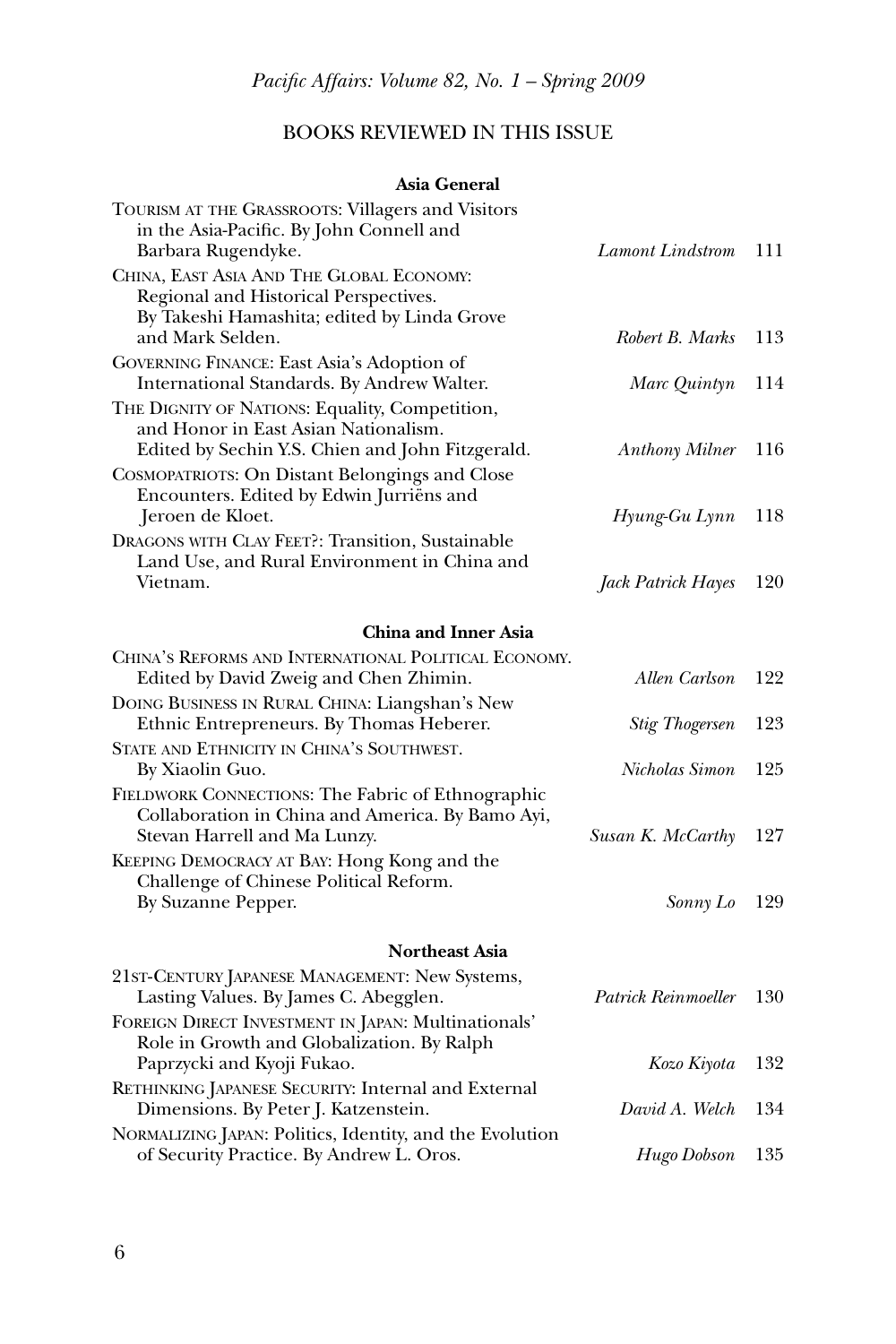| MULTICULTURALISM IN THE NEW JAPAN: Crossing the<br>Boundaries Within. Edited by Nelson<br>H. H. Graburn, John Ertl and R. Kenji Tierney.    | Robert Moorehead                         | 137 |
|---------------------------------------------------------------------------------------------------------------------------------------------|------------------------------------------|-----|
| JAPAN'S DIVERSITY DILEMMAS: Ethnicity, Citizenship,<br>and Education. Edited by Soo im Lee, Stephen<br>Murphy-Shigematsu and Harumi Befu.   | John F. Morris                           | 139 |
| PRIMARY SCHOOL IN JAPAN: Self, Individuality and<br>Learning in Elementary Education. By Peter Cave.                                        | Christopher Bjork                        | 141 |
| JAPAN AND THE LEAGUE OF NATIONS: Empire and World<br>Order, 1914-1938. By Thomas W. Burkman.                                                | Hatsue Shinohara                         | 142 |
| THE ETHICS OF AESTHETICS IN JAPANESE CINEMA AND<br>LITERATURE: Polygraphic Desire. By Nina Cornyetz.                                        | Timothy Iles                             | 144 |
| INTERNATIONAL POLITICS AND SECURITY IN KOREA.<br>By Jungsup Kim.                                                                            | Hazel Smith                              | 146 |
| NORTH KOREA IN THE BRINK: Struggle for Survival.<br>By Glyn Ford with Soyoung Kwon.                                                         | Geir Helgesen                            | 147 |
| NORTH OF THE DMZ: Essays On Daily Life in North Korea.<br>By Andrei Lankov.                                                                 | Avram Agov                               | 149 |
| <b>South Asia</b>                                                                                                                           |                                          |     |
| <b>JUKI GIRLS, GOOD GIRLS: Gender and Cultural Politics</b><br>in Sri Lanka's Global Garment Industry.<br>By Caitrin Lynch.                 | Dawn H. Currie                           | 151 |
| <b>Southeast Asia</b>                                                                                                                       |                                          |     |
| MARITIME SECURITY IN SOUTHEAST ASIA. Edited by Kwa<br>Chong Guan and John K. Skogan.                                                        | Netina Tan                               | 152 |
| TAKING SOUTHEAST ASIA TO MARKET: Commodities, Nature,<br>and People in the Neoliberal Age. Edited by Joseph<br>Nevins and Nancy Lee Peluso. | Derek Hall                               | 154 |
| CONTESTED DEMOCRACY AND THE LEFT IN THE<br>PHILIPPINES AFTER MARCOS. By Nathan Gilbert                                                      |                                          | 156 |
| Quimpo.<br>VIETNAM'S CHILDREN IN A CHANGING WORLD.<br>By Rachel Burr.                                                                       | Aprodicio A. Laquian<br>Danièle Bélanger | 158 |
| CULT, CULTURE, AND AUTHORITY: Princess Lieu Hanh<br>in Vietnamese History. By Olga Dror.                                                    | Nguyen Thi Dieu                          | 160 |
| MYANMAR'S LONG ROAD TO NATIONAL RECONCILIATION.<br>Edited by Trevor Wilson.                                                                 | Nicholas Farrelly                        | 161 |
| WILLIAM J. GEDNEY'S COMPARATIVE TAI SOURCE BOOK:<br>Oceanic Special Publication No. 34.                                                     | Michael C. Howard                        | 163 |
| <b>MAKING FIELDS OF MERIT: Buddhist Female Ascetics</b><br>and Gendered Orders in Thailand. By Monica<br>Lindberg Falk.                     | Susan M. Darlington                      | 165 |
| <b>BEYOND THE GREEN MYTH: Borneo's Hunter-Gatherers</b><br>in the Twenty-First Century. Edited by Peter<br>Sercombe and Bernard Sellato.    | Gerry Van Klinken                        | 167 |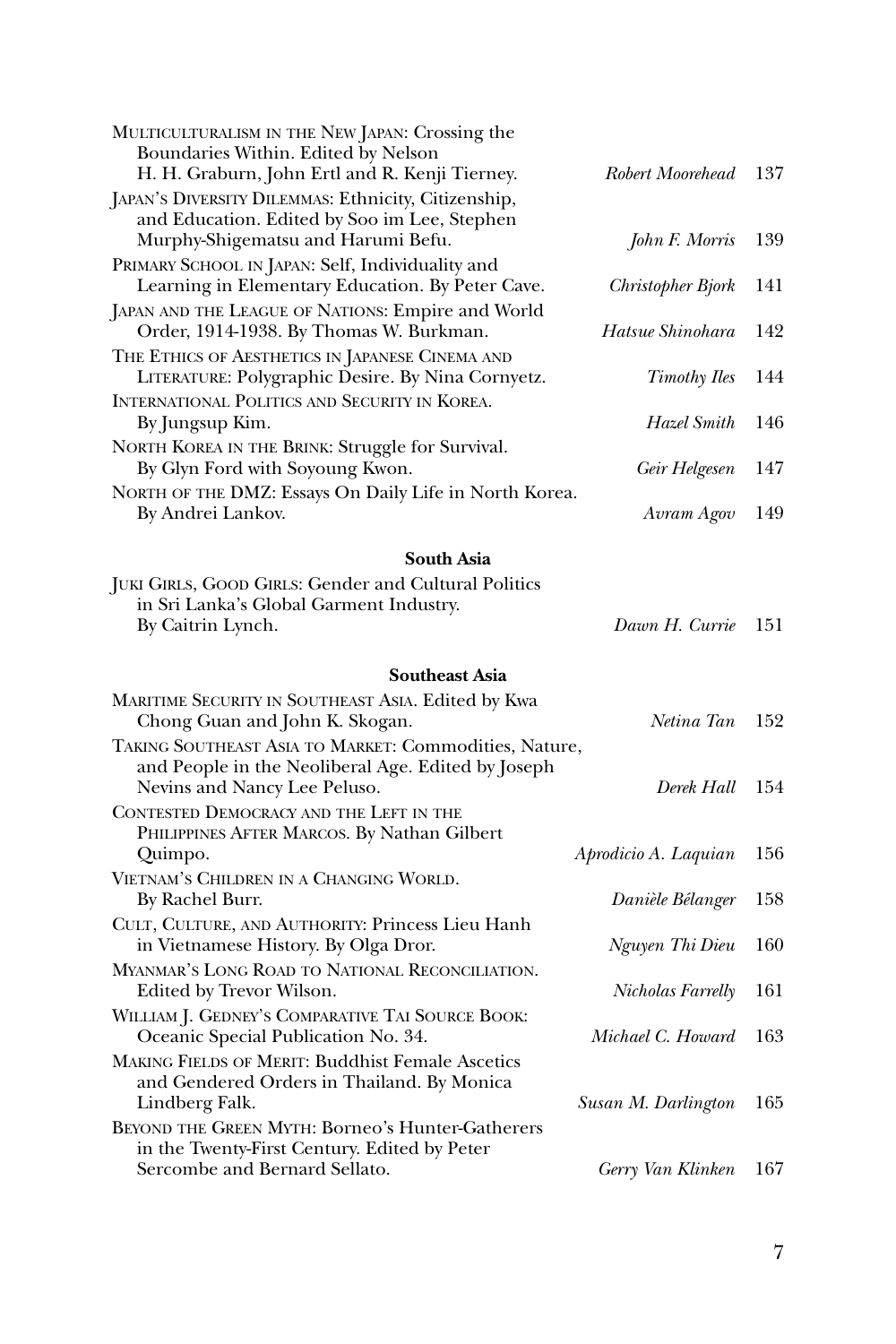## **Australasia and the Pacific Region**

| HUNTING THE COLLECTORS: Pacific Collections in<br>Australian Museums, Art Galleries and Archives.     |                      |     |
|-------------------------------------------------------------------------------------------------------|----------------------|-----|
| Edited by Susan Cochrane & Max Quanchi.                                                               | Eric Kline Silverman | 168 |
| WHO OWNS THE CROWN LANDS OF HAWAI'I?                                                                  | Charles Langlas      |     |
| By Jon M. Van Dyke.                                                                                   | Fiona Mccormack      | 170 |
| ISLAND MINISTERS: Indigenous Leadership in<br>Nineteenth Century Pacific Islands Christianity.        |                      |     |
| By Raeburn Lange.                                                                                     | Judith Bennett 172   |     |
| <b>MEMORIES OF WAR: Micronesians in the Pacific War.</b><br>By Susanne Falgout Lin Poyer and Laurence |                      |     |
| M. Carucci.                                                                                           | Glenn Petersen       | 174 |
| HOUSE-GIRLS REMEMBER: Domestic Workers in Vanuatu.<br>Edited by Margaret Rodman, Daniela Kramer,      |                      |     |
| Lissant Bolton and Jean Tarisese.                                                                     | John P. Taylor       | 175 |
| THE ANTHROPOLOGY OF MORALITY IN MELANESIA AND<br>BEYOND. Edited by John Barker.                       | Alexandra Widmer     | 177 |
| THE FOUNDING OF THE ROMAN CATHOLIC CHURCH IN<br>MELANESIA AND MICRONESIA, 1850-1875. By Ralph         |                      |     |
| M. Wiltgen.                                                                                           | Terry M. Brown       | 179 |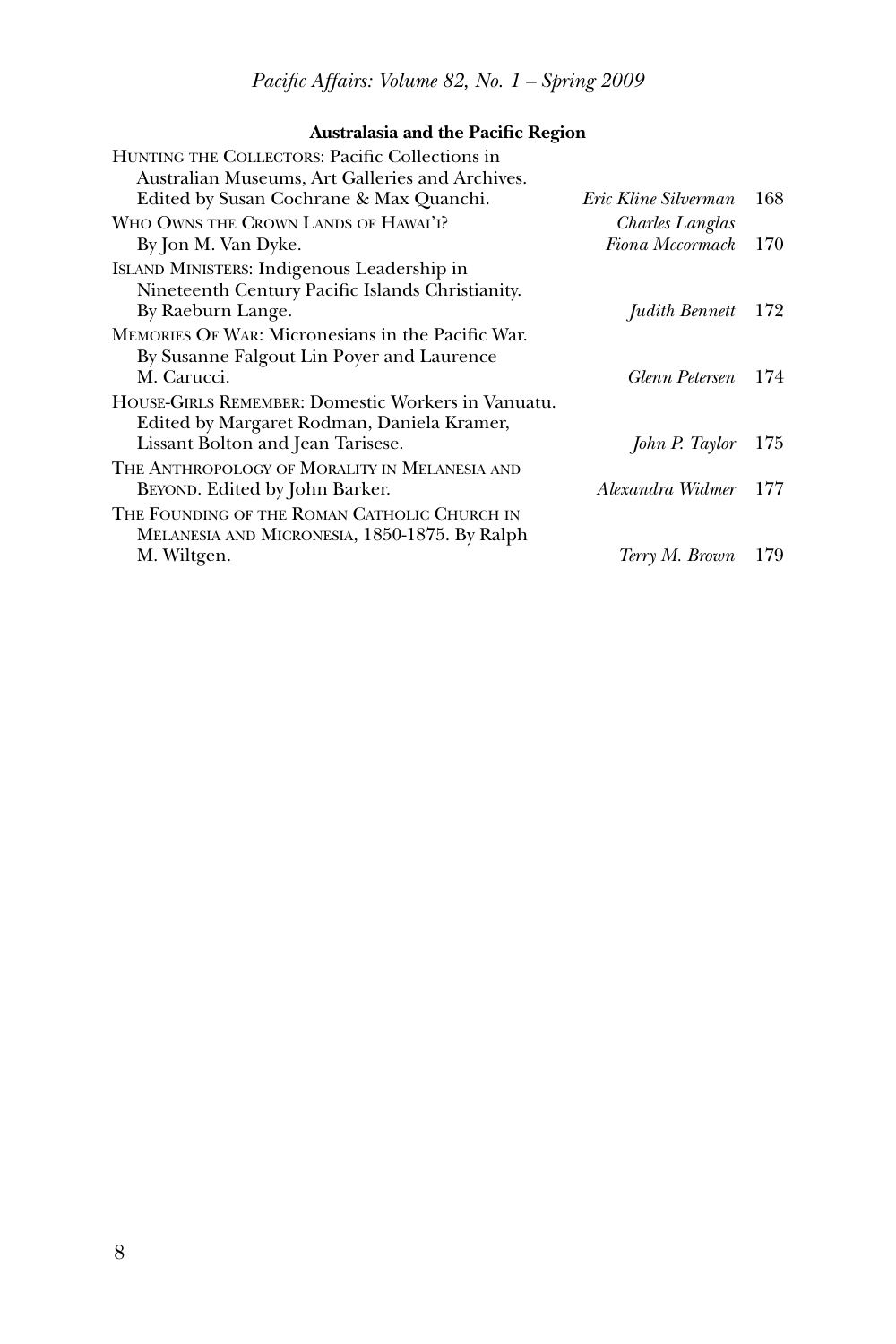# Pacific Affairs

## **Vol. 82, No. 2** SUMMER 2009

|                                                 |                           | <b>PAGE</b> |
|-------------------------------------------------|---------------------------|-------------|
| Does the President's Popularity Matter          |                           |             |
| in Korea's Local Elections?                     | <b>Byung Kwon Song</b>    | 189         |
| The Attitudes of Urban Chinese Towards          | Francis L.F. Lee          | 211         |
| Globalization: A Survey Study                   | Zhou He, Chin-chuan Lee   |             |
| of Media Influence                              | Wan-Ying Lin and Mike Yao |             |
| Mongolia: Transmogrification of                 |                           |             |
| a Communist Party                               | Morris Rossabi            | 231         |
| The Communist Party and Financial Institutions: |                           |             |
| Institutional Design of China's Post-           |                           |             |
| <b>Reform Rural Credit Cooperatives</b>         | Lynette Ong               | 251         |
| India in the Indian Ocean: Growing Mismatch     |                           |             |
| between Ambitions and Capabilities              | Harsh V. Pant             | 279         |
| Beijing: A New Focus                            | Jianfei Zhu               | 299         |
| Review Article                                  |                           |             |
|                                                 |                           |             |

Books Reviewed (listed on pages 185-187)

Copyright <sup>©</sup> 2009, University of British Columbia ISSN (print) 0030-851X<br>Publications Mail Registration No. 07775 ISSN (online) 1715-3379 Publications Mail Registration No. 07775 PRINTED IN CANADA GST No. R108161779

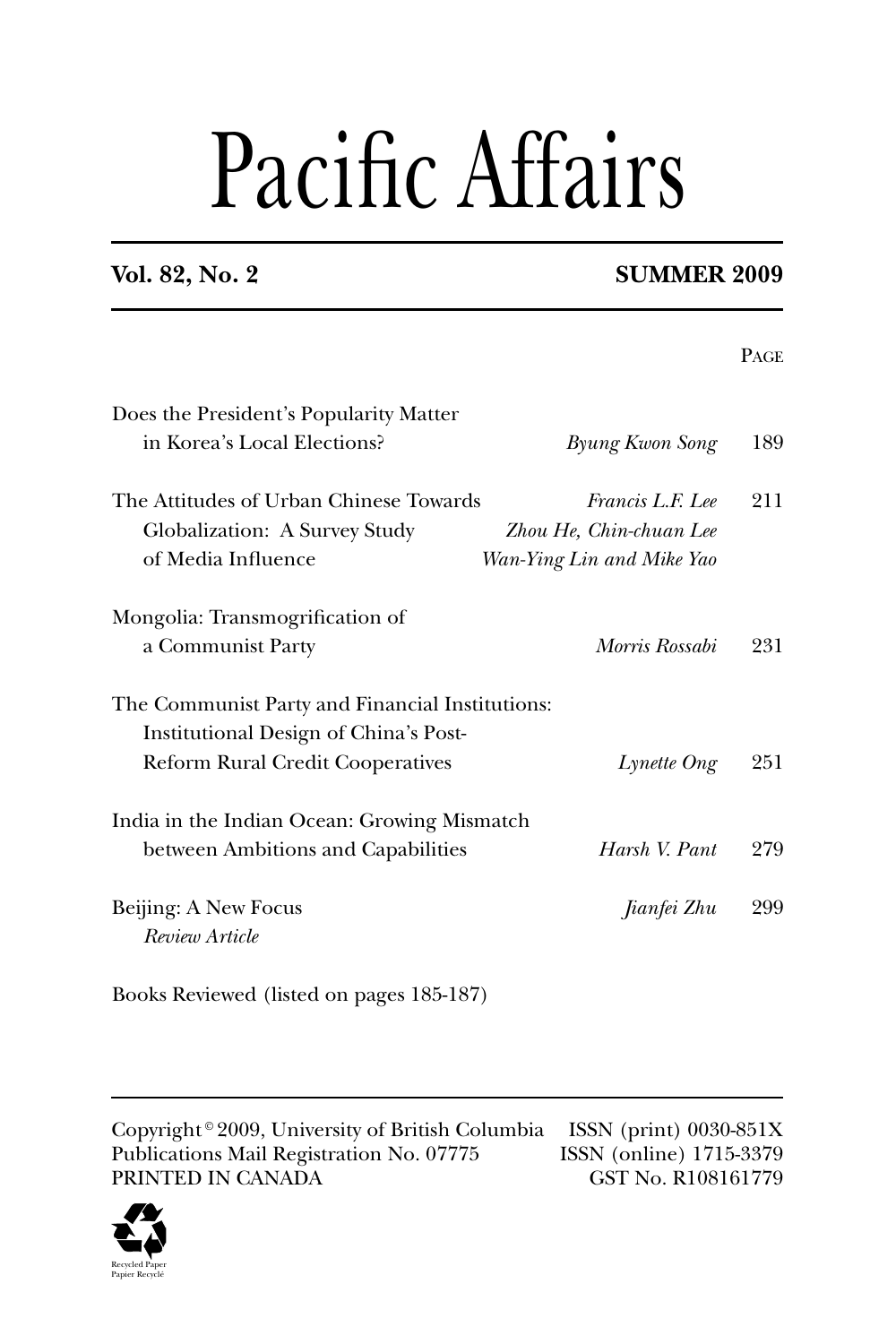## ABSTRACTS

## **Does the President's Popularity Matter in Korea's Local Elections?**

### *Byung Kwon Song*

It is widely accepted that local elections in Korea are dominated by national issues, such as punishing the president's party. However, the degree to which local issues matter in Korea's local elections has thus far not been subjected to empirical scrutiny. To fill this void and explain the failures of the president's party more fully, this paper tested two sets of hypotheses. First, it estimated the relative importance of national and local issues—the president's popularity and the governor's or mayor's popularity—in local elections. Second, it tested whether the failures of the president's party in local elections relate to voters' tendency to vote negatively. Although the results do not support the negative voting hypotheses, both national and local issues are shown to impact voters' choices. Furthermore, the extent to which a mayor's or governor's popularity influences voters' choices depends on the salience of national issues. In turn, the salience of national issues is affected by the timing of the local election. Combined, these results can shed some light on how the institutional context determines the fortunes of the president's party in low-turnout elections.

## **The Attitudes of Urban Chinese Towards Globalization: A Survey Study of Media Influences**

*Francis L.F. Lee, Zhou He, Chin-chuan Lee, Wan-Ying Lin and Mike Yao*

Throughout the past decade, the Chinese government's general policy towards "globalization" has been one of active engagement. Opening the country to global capital is seen by Chinese national leaders as a way to further China's market reform and economic development. This official view towards "globalization" has been articulated in the national leaders' rhetoric and communicated through the national media. Given the context, this article examines urban Chinese residents' attitudes towards globalization and the effects of national media consumption on such attitudes. We argue that media effects are likely to exist because of the existence of the conditions of monopoly and canalization. Analysis of a representative survey conducted in four major cities largely supports our arguments. The findings show that Chinese citizens generally believe in the benefits to China of engaging with globalization. Positive views are more strongly held among more educated people, people with stronger nationalistic sentiments, and heavy consumers of the national media. The implications of these findings, as well as the similarities and differences between China and other Asian countries, are discussed.

## **Mongolia: Transmogrification of a Communist Party**

*Morris Rossabi*

The Mongolian People's Revolutionary Party (MPRP), founded in 1924, ruled Mongolia as a one-party communist state until 1990. Following the model of the Soviet Union, it imposed a dictatorial government which engaged in a purge leading to the deaths of about 25,000 people, undermined Buddhism, and collectivized the herds. On the other hand, it fostered industrialization and urbanization, introduced modern educational and medical systems, and provided a social safety net for the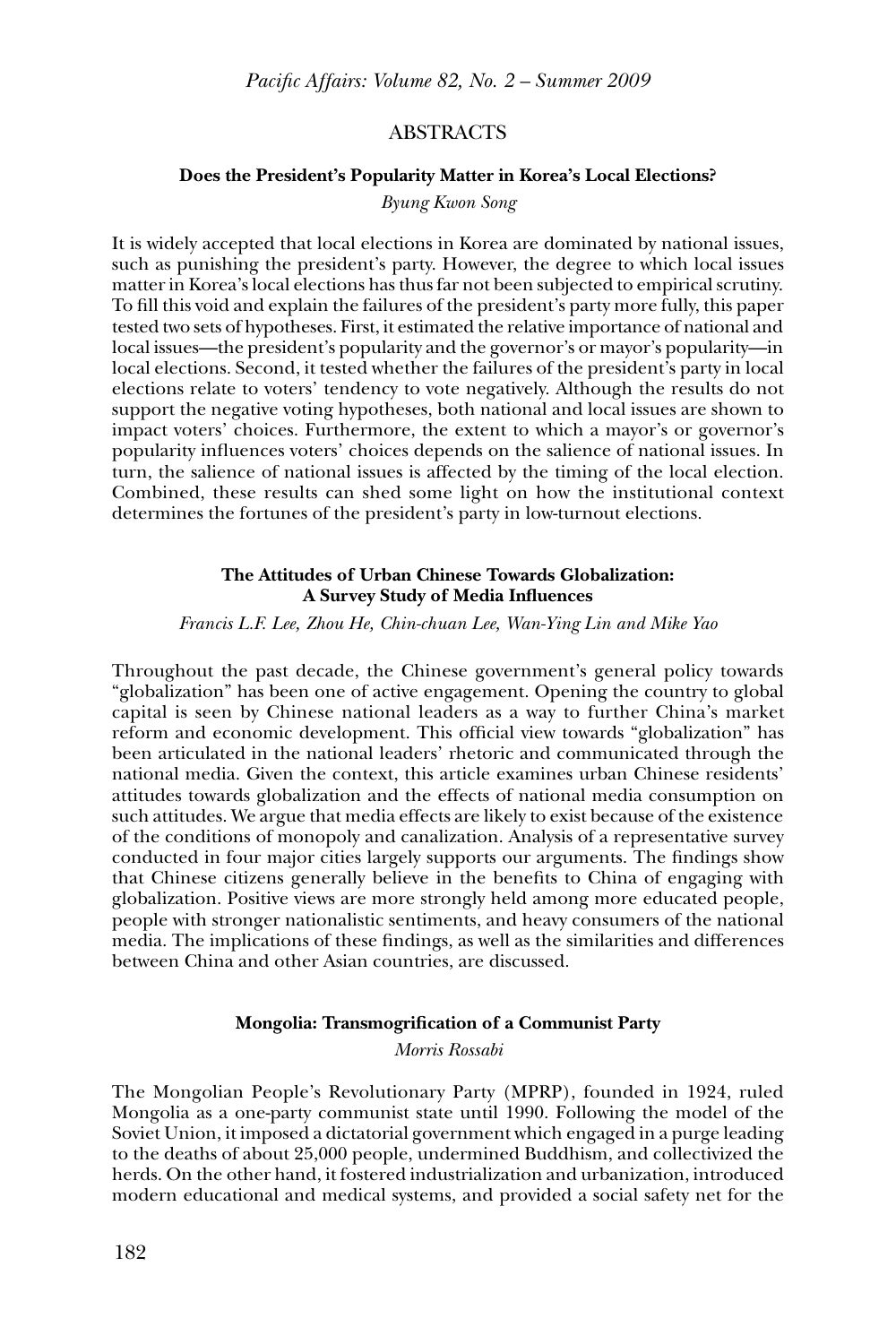population. Yet it kept Mongolia isolated from the rest of the world. The fall of communism transformed the MPRP. To hold power, it aligned itself with international financial organizations, which required acquiescence to a shock therapy of rapid privatization, liberalization of trade, elimination of price subsidies, a balanced budget and minimalist government, resulting in increased corruption, unemployment, and greater income inequality. Poverty soared, health and education suffered, and the social safety net was frayed. Market solutions, which both the international financial organizations and the MPRP championed, did not resolve these problems. To be sure, democracy and civil liberties have made great strides, and elections until the summer of 2008 were fair and free of violence. However, parlous economic conditions do not augur well for the future. The MPRP has deviated from its social message of economic democracy and equality of economic opportunity, and the 2008-2009 world-wide financial crisis has exacerbated its problems.

## **The Communist Party and Financial Institutions: Institutional Design of China's Post Reform Rural Credit Cooperatives**

## *Lynette Ong*

Although the rural credit cooperatives are the only formal credit providers to millions of households in rural China, empirical evidence suggests that they do not serve the interests of member households very effectively. This study examines how far the recent institutional reforms have addressed the problems of insider control and collective action in corporate governance and reduced local political influence on their operations.

It contributes to the currently scant literature on the reasons for the persistence in China of local political interference in loan allocations. This study's findings suggest the need for a re-evaluation of the conventional wisdom that the role of local states in China's development is a positive one.

## **India in the Indian Ocean: Growing Mismatch Between Ambitions and Capabilities**

## *Harsh V. Pant*

Given the rise of major economic powers in the Asia-Pacific that rely on energy imports to sustain their economic growth, the Indian Ocean region has assumed a new importance. Various powers are once again vying for the control of the waves in this part of the world. This article examines the emerging Indian approach towards the Indian Ocean in the context of India's rise as a major regional and global actor. It argues that though India has historically viewed the Indian Ocean region as one in which it would like to establish its own predominance, its limited material capabilities have constrained its options. With the expansion, however, of India's economic and military capabilities, the country's ambitions vis-à-vis this region are soaring once again. India is also trying its best to respond to the challenge that growing Chinese capabilities in the Indian Ocean are posing to the region and beyond. Yet, preponderance in the Indian Ocean region, though much desired by the Indian strategic elites, remains an unrealistic aspiration for India given the significant stakes that other major powers have in the region.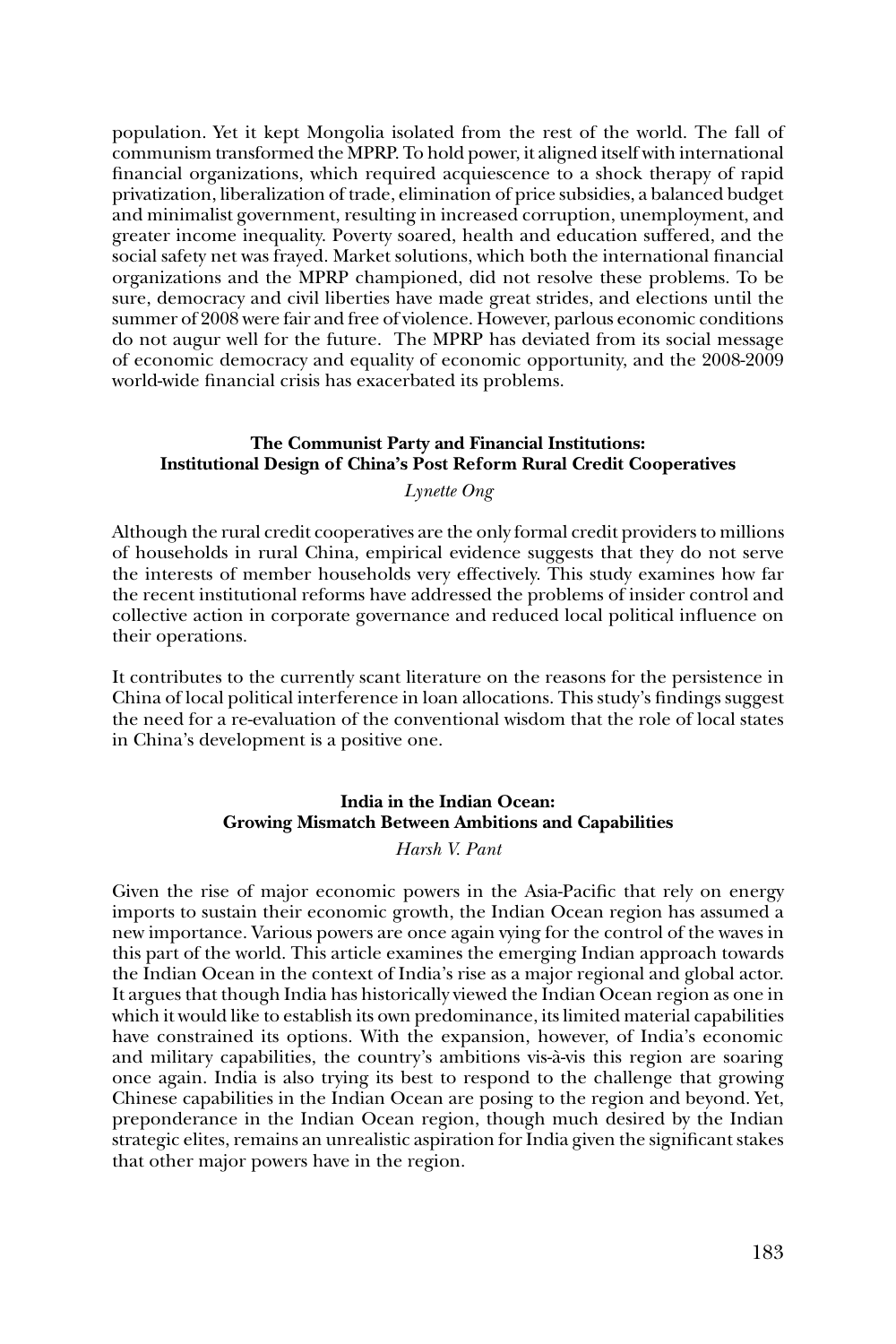## CONTRIBUTORS TO THIS ISSUE

- BYUNG KWON SONG is a PhD candidate in the Department of Political Science at the Massachusetts Institute of Technology. His research interests include political behaviour, particularly elections. Email address: bksong@mit.edu.
- FRANCIS L.F. LEE (PhD, Stanford University, 2003) is an Associate Professor at the School of Journalism and Communication, Chinese University of Hong Kong. His research covers journalism studies, political communication, media economics and public opinion analysis. He recently co-edited the book *Media and Politics in Post-handover Hong Kong* (Routledge, 2008).
- ZHOU HE (PhD, Indiana University, 1991) is an Associate Professor in the Department of Media and Communication at City University of Hong Kong. His research interests are in international communication, new media communication and media effects.
- CHIN-CHUAN LEE is Chair Professor in the Department of Media and Communication at City University of Hong Kong. His research interests cover international communication, the Chinese media and political economy. His written or edited books include *Global Media Spectacle* (with J. Chan, Z. Pan and C. So, SUNY, 2002), *Chinese Media, Global Context* (Routledge, 2003) and *Media, Money and Power* (Northwestern University Press, 2000).
- WAN-YING LIN (PhD, University of Southern California) is an Assistant Professor in the Department of Media and Communication at the City University of Hong Kong. Her areas of research include youths and new media, Internet advocacy and campaigns, globalization and migration and media effects.
- MIKE Z. YAO (PhD, University of California, Santa Barbara) is an Assistant Professor in the Department of Communication at the City University of Hong Kong. His research focuses on the social and psychological impacts of new media technologies.
- MORRIS ROSSABI teaches Chinese, Mongolian and Inner Asian history at City University of New York and Columbia University. His latest books are *Modern Mongolia* (2005), and *Mongols and Global History* (2009). Email address: mr63@columbia.edu.
- LYNETTE H. ONG is An Wang Postdoctoral Fellow at the Fairbank Center for Chinese Studies, Harvard University, in 2008-09, and Assistant Professor of Political Science at the University of Toronto. She has published in the *China Quarterly*, among other publications. She can be reached at onglynette@gmail.com.
- HARSH V. PANT teaches at King's College London in the Department of Defence Studies and is an Associate with the King's Centre for Science and Security Studies. He is the author of *Contemporary Debates in Indian Foreign and Security Policy: India Negotiates Its Rise in the International System* (Palgrave, 2008), and editor of *Indian Foreign Policy in a Unipolar World* (Routledge, 2009). Email address: harsh.pant@ kcl.ack.uk.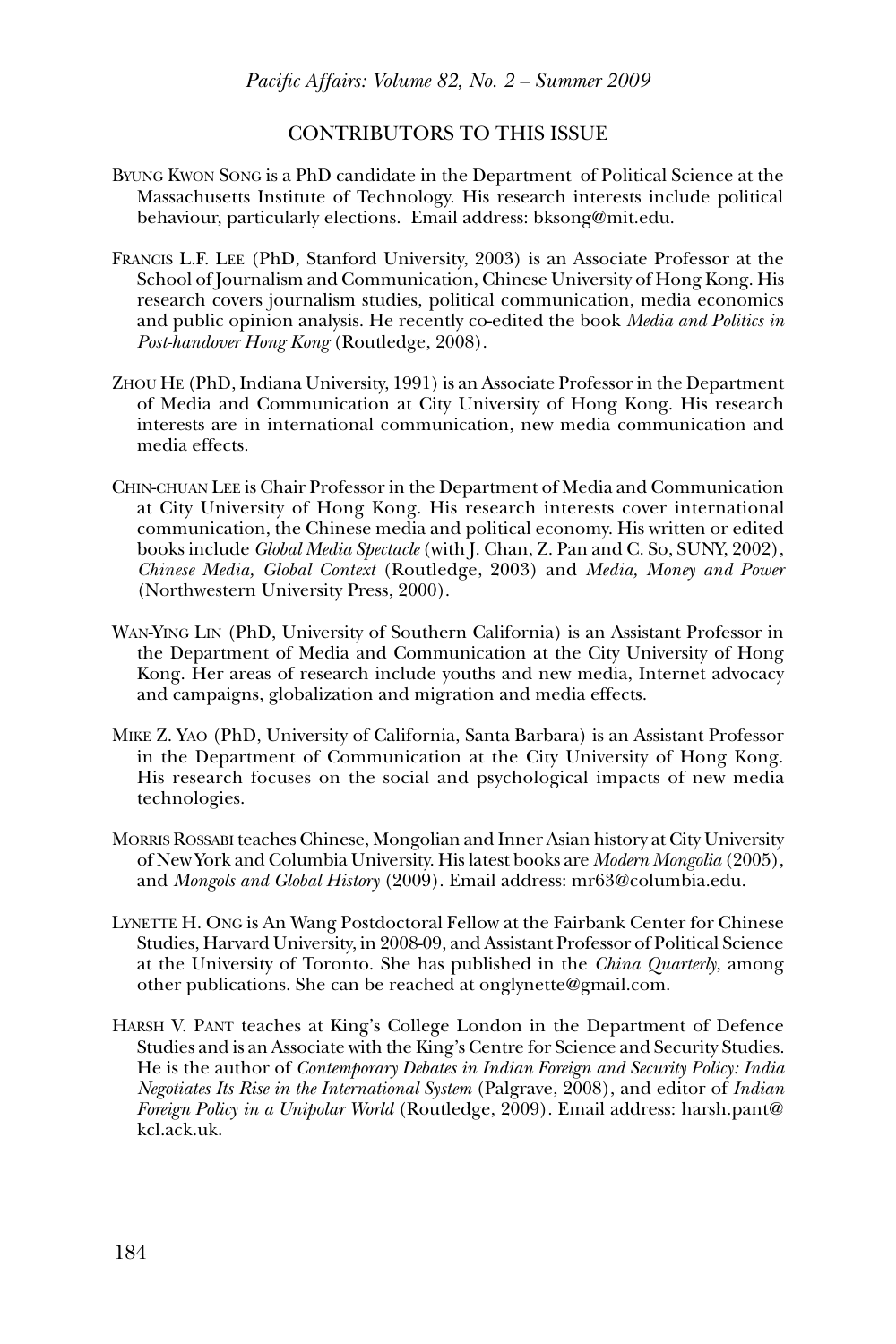JIANFEI ZHU is an Associate Professor in Architecture at the University of Melbourne. He received his B.Arch. from Tianjin University in 1985 and his PhD from University College London in 1994. He has published journal and magazine articles on modern Chinese architecture and urban forms and spaces of imperial Beijing. He has guest lectured in many countries on these topics. He is the author of two books, *Chinese Spatial Strategies: Imperial Beijing 1420-1911* (London: Routledge Curzon, 2004) and *Architecture of Modern China: A Historical Critique* (London: Routledge, 2009).

## BOOKS REVIEWED IN THIS ISSUE

## **Asia General**

| GLOBALIZATION, MINORITIES AND CIVIL SOCIETY:                                                                                 |                        |     |
|------------------------------------------------------------------------------------------------------------------------------|------------------------|-----|
| Perspectives from Asian and Western Cities.                                                                                  |                        |     |
| Edited by Koichi Hasegawa and Naoki Yoshihara.                                                                               | Nobue Suzuki           | 305 |
| UNDERSTANDING CONTEMPORARY ASIA PACIFIC.                                                                                     |                        |     |
| Edited by Katherine Palmer Kaup.                                                                                             | James Cotton           | 307 |
| THE HIDDEN COSTS OF CLEAN ELECTION REFORM.<br>By Frederic Charles Schaffer.                                                  | <b>Ben Reilly</b>      | 308 |
| ASIA'S NEW REGIONALISM. By Ellen L. Frost.                                                                                   | Mark Beeson            | 310 |
| THE EVOLUTION OF REGIONALISM IN ASIA: Economic<br>and Security Issues. Edited by Heribert Dieter.                            | <b>Shiro Armstrong</b> | 311 |
| EAST ASIAN MULTILATERALISM: Prospects for<br>Regional Stability. Edited by Kent E. Calder<br>and Francis Fukuyama.           | Simon Seong Chee Tay   | 313 |
| HOW EAST ASIANS VIEW DEMOCRACY. Edited by<br>Yun-han Chu, Larry Diamond, Andrew J. Nathan<br>and Doh Chull Shin.             | <b>Charles Burton</b>  | 315 |
| VISIBLE CITIES: Canton, Nagasaki, and Batavia and<br>the Coming of the Americans. By Leonard Blusse.                         | <b>Beverly Lemire</b>  | 317 |
| ASIAN CANADIAN WRITING BEYOND AUTOETHNOGRAPHY.<br>Edited by Eleanor Ty and Christl Verduyn.                                  | Christopher Lee        | 319 |
| <b>China and Inner Asia</b>                                                                                                  |                        |     |
| CHINA'S BRAVE NEW WORLD: And Other Tales for<br>Global Times. By Jeffrey N. Wasserstrom; foreword<br>by Vladimir Tismaneanu. | David Kelly            | 320 |
| CHINA MODERNIZES: Threat to the West or Model for<br>the Rest? By Randall Peerenboom.                                        | Sida Liu               | 322 |
| THE "ONE CHINA" DILEMMA. Edited by Peter<br>C. Y. Chow.                                                                      | Nancy Bernkopf Tucker  | 323 |
| CHINA'S CHANGING POLITICAL LANDSCAPE: Prospects<br>for Democracy. Edited by Cheng Li.                                        | Calvin P. Chen         | 325 |
|                                                                                                                              |                        |     |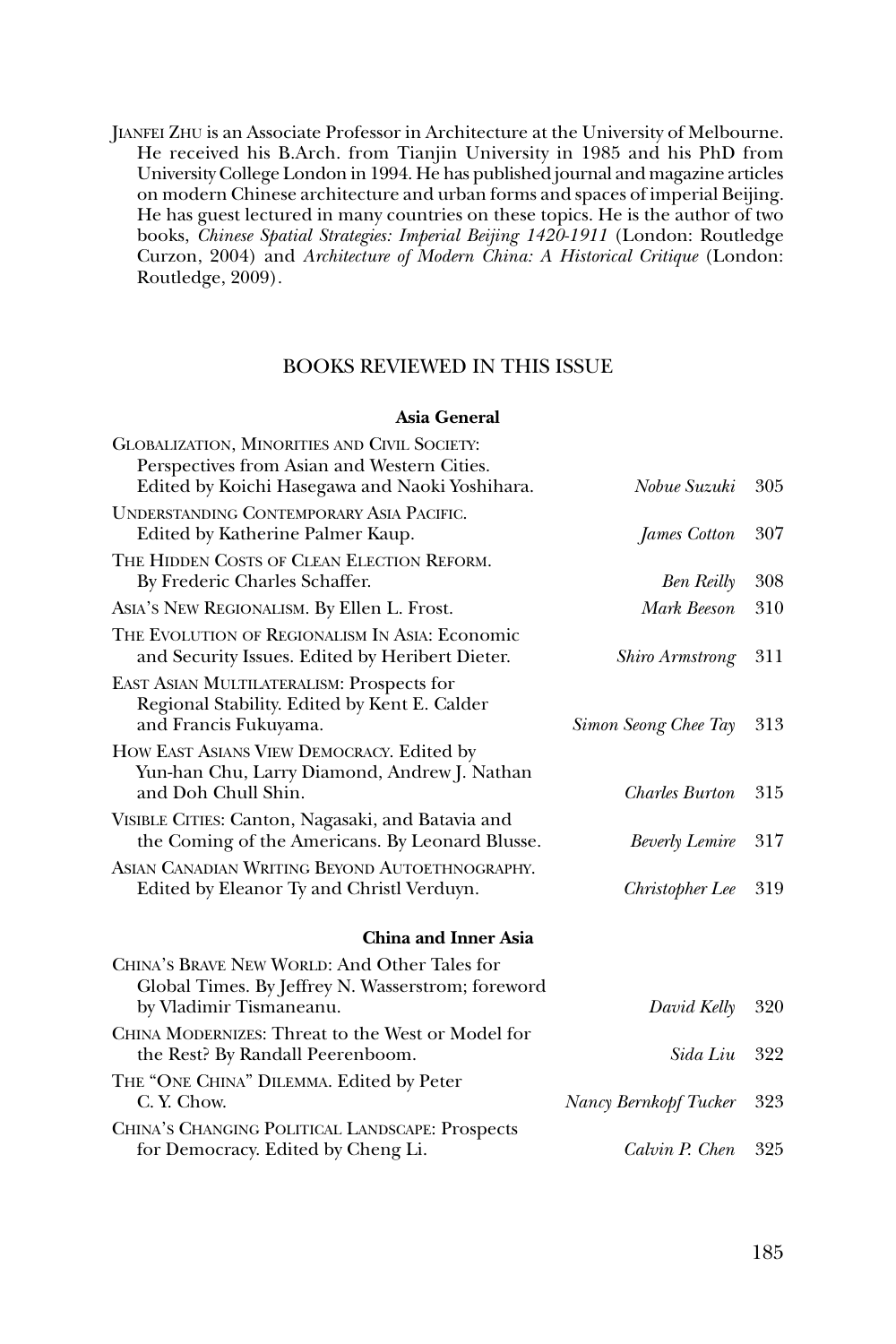| POLITICAL CHANGE IN CHINA: COMPARISONS WITH TAIWAN.<br>Edited by Bruce Gilley and Larry Diamond.                                                                      | Dennis V. Hickey         | 327 |
|-----------------------------------------------------------------------------------------------------------------------------------------------------------------------|--------------------------|-----|
| CHINA's ENERGY STRATEGY: The Impact on Beijing's Maritime<br>Policies. Edited by Gabriel B. Collins, Andrew<br>S. Erickson, Lyle J. Goldstein, and William S. Murray. | Arthur Waldron           | 328 |
| CHINA'S TELECOMMUNICATIONS REVOLUTION. By Eric Harwit.                                                                                                                | Becky P.Y. Loo           | 330 |
| THE CHINESE CULTURAL REVOLUTION: A History.<br>By Paul Clarke.                                                                                                        | <b>Daniel Leese</b>      | 332 |
| DEATH BY A THOUSAND CUTS. By Timothy Brook,<br>Jerome Bourgon and Gregory Blue.                                                                                       | W.J.F. Jenner            | 334 |
| <b>Northeast Asia</b>                                                                                                                                                 |                          |     |
| THE JAPANESE CHALLENGE TO THE AMERICAN NEOLIBERAL<br>WORLD ORDER: Identity, Meaning, and Foreign<br>Policy. By Yong Wook Lee.                                         | <i>Philippe Tremblay</i> | 336 |
| RETHINKING THE CONSTITUTION: An Anthology of<br>Japanese Opinion. Translated by Fred Uleman.<br>Edited by The Constitution of Japan Project 2004.                     | Kyoko Inoue              | 338 |
| FROM IMPRESSIONISM TO ANIME: Japan as Fantasy and<br>Fan Cult in the Mind of the West. By Susan J. Napier.                                                            | Christopher Bolton       | 339 |
| EAST ASIAN POP CULTURE: Analysing the Korean Wave.<br>Edited by Beng Huat Chua and Koichi Iwabuchi.                                                                   | Kaori Yoshida            | 341 |
| KOREAN SPIRITUALITY. By Don Baker.                                                                                                                                    | Chong Bum Kim            | 343 |
| <b>South Asia</b>                                                                                                                                                     |                          |     |
| THE LONG PARTITION AND THE MAKING OF MODERN                                                                                                                           |                          |     |
| SOUTH ASIA: Refugees, Boundaries, Histories.<br>By Vazira Fazila-Yacoobali Zamindar.                                                                                  | Harjot Oberoi            | 345 |
| A HUNDRED HORIZONS: The Indian Ocean in the<br>Age of Global Empire. By Sugata Bose.                                                                                  | Vinayak Chaturvedi       | 346 |
| CRICKET IN COLONIAL INDIA, 1780-1947. By Boria<br>Majumdar.                                                                                                           | John Harriss             | 348 |
| <b>Southeast Asia</b>                                                                                                                                                 |                          |     |
| SOUTHEAST ASIAN DEVELOPMENT. By Andrew McGregor.                                                                                                                      | Dean Forbes              | 350 |
| SOUTHEAST ASIA IN POLITICAL SCIENCE: Theory, Region,<br>and Qualitative Analysis. Edited by Erik Martinez<br>Kuhonta, Dan Slater, Tuong Vu.                           | Thomas B. Pepinsky       | 351 |
| <b>EARLY SOUTHEAST ASIA: Selected Essays.</b><br>By O.W. Wolters; edited by Craig J. Reynolds.                                                                        | James K. Chin            | 353 |
| AT THE EDGE OF THE FOREST: Essays on Cambodia,<br>History, and Narrative in Honor of David Chandler.<br>Edited by Anne Ruth Hansen and Judy Ledgerwood.               | Mona Lilja               | 355 |
| KHMER WOMEN ON THE MOVE: Exploring Work and Life in<br>Urban Cambodia. By Annuska Derks.                                                                              | Khatarya Um              | 356 |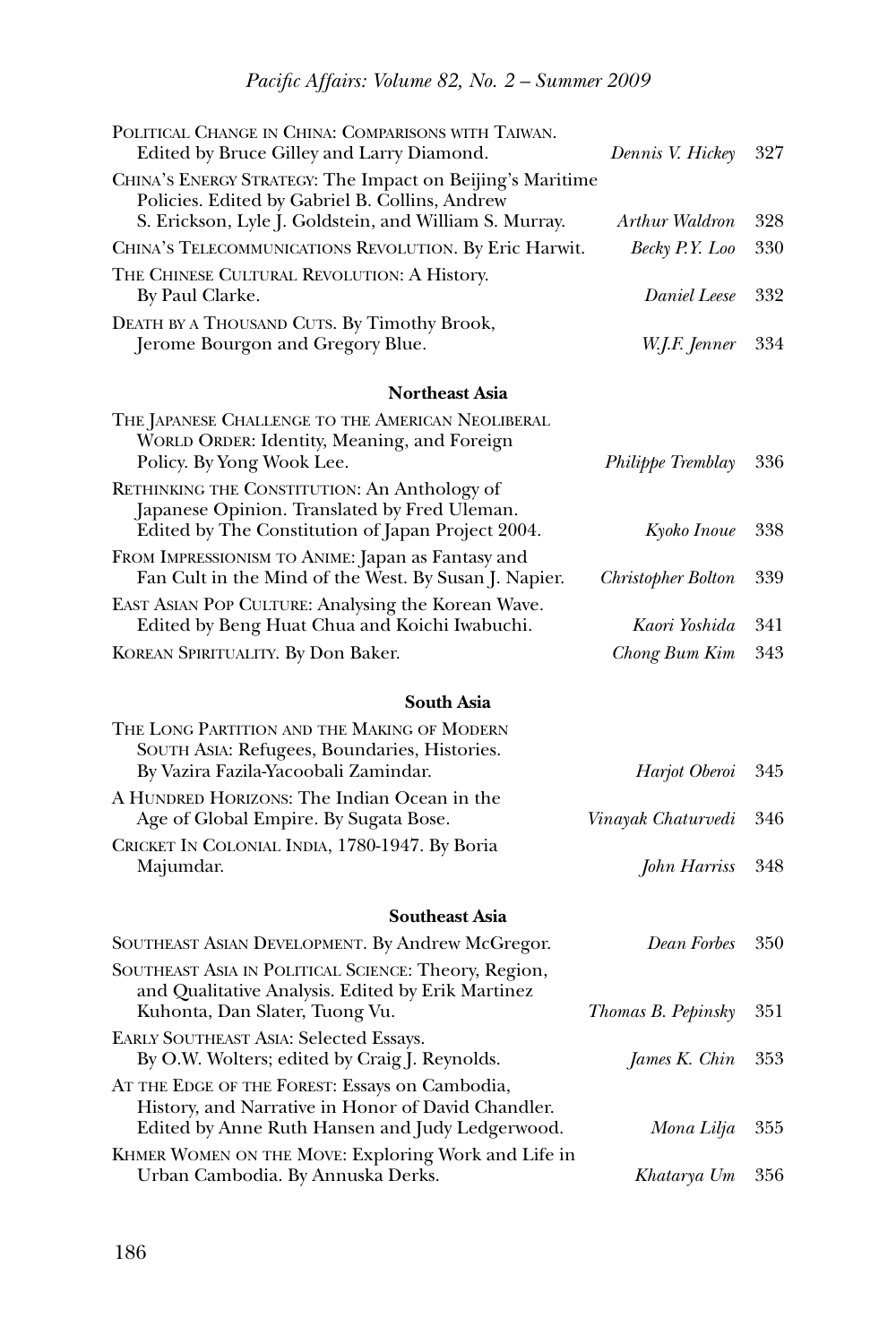| TECHNICAL PROGRESS AND ECONOMIC GROWTH: An Empirical<br>Case Study of Malaysia. By Ranald J. Taylor.                  | Rajah Rasiah 358       |  |
|-----------------------------------------------------------------------------------------------------------------------|------------------------|--|
| MULTINATIONAL ENTERPRISES AND INDUSTRIAL<br><b>TRANSFORMATION: Evidence from Thailand.</b><br>By Archanun Kohpaiboon. | Pasuk Phongpaichit 360 |  |
| ETHNO-RELIGIOUS VIOLENCE IN INDONESIA: From Soil<br>to God. By Chris Wilson.                                          | John Sidel 362         |  |
| POPULAR CULTURE IN INDONESIA: Fluid Identities in<br>Post-Authoritarian Politics. By Ariel Heryanto.                  | Michael Bodden 364     |  |

## **Australasia and the Pacific Region**

| Larry M. Lake        | 366                                                      |
|----------------------|----------------------------------------------------------|
| Margaret Brock       | 367                                                      |
| Naomi M. McPherson   | 369                                                      |
| Terry L. Hunt        | 371                                                      |
| Donald H. Rubinstein | 373                                                      |
| Laurel A. Monnig     | 375                                                      |
|                      | SPINNING THE DREAM: Assimilation in Australia 1950-1970. |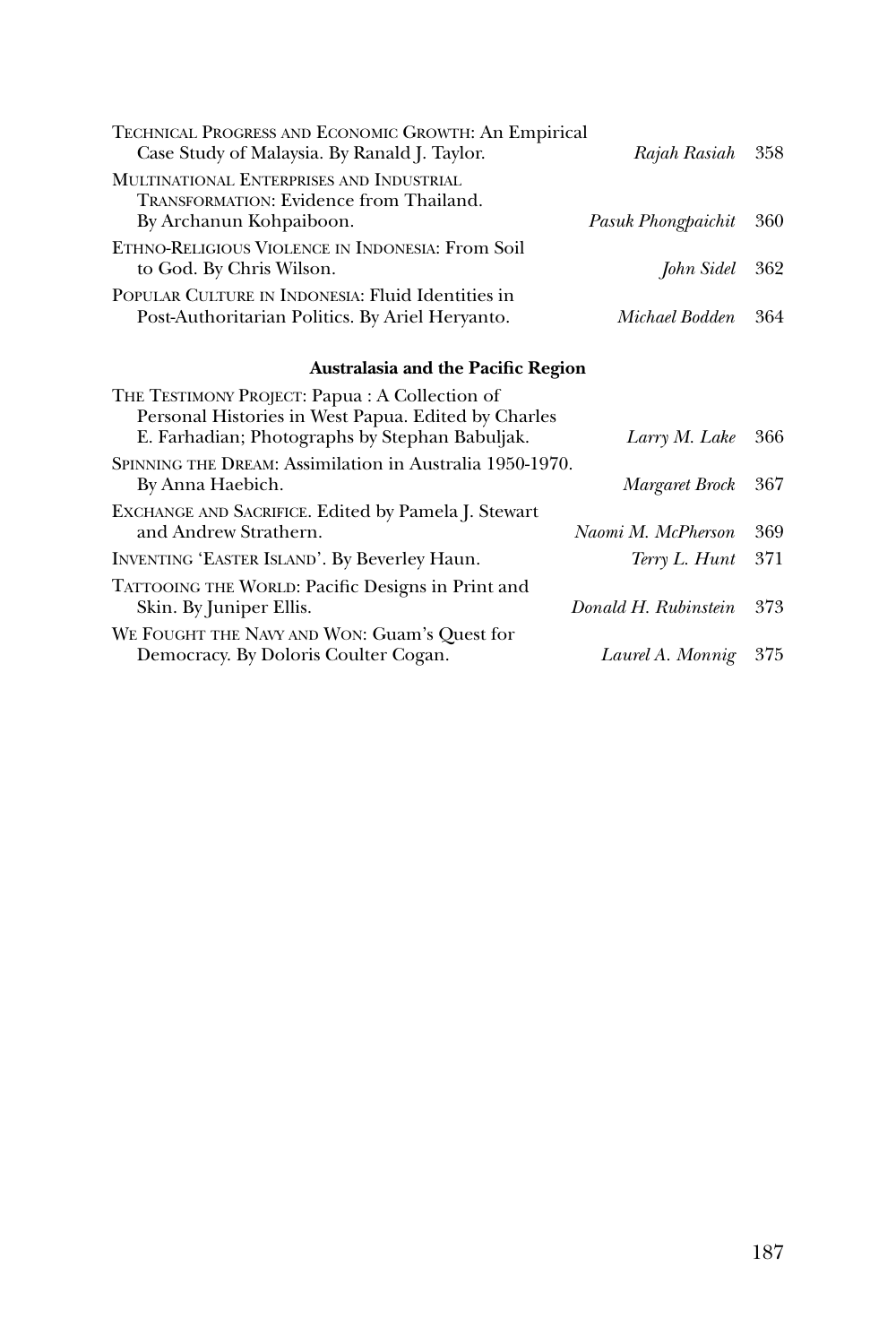## *Pacific Affairs*  is pleased to announce the seventh **William L. Holland Prize**



for the best article published in Volume 81 (2008-09) has been awarded to:

**Alan Smart**  and **Josephine Smart,**  (University of Calgary, Canada)



for their article published in Summer 2008 Vol. 81. No. 2

## **Time-space Punctuation: Hong Kong's Border Regime and Limits on Mobility**

Combining thorough empirical analysis with critical engagement with a range of globalization theories, Smart and Smart not only deepen our understanding of the empirical specificities of the limits of mobility along the Hong Kong border, but also contribute to the theoretical discussions on cross-border mobility and globalization through their concept of "time-space punctuation." The article provides an excellent example of the insights that are possible via the intersection of area studies and theoretical analysis.

Alan Smart is a Professor in the Department of Anthropology, University of Calgary. His publications include *Petty Capitalists and Globalization,* (co-edited with Josephine Smart, SUNY Press, 2005) and *The Shek Kip Mei Myth: Squatters, fires and colonial rule in Hong Kong,* 1950-1963 (Hong Kong University Press, 2006).

Josephine Smart is a Professor of Anthropology at the University of Calgary. Recent publications include *Petty Capitalists and Globalization* (co-edited with Alan Smart, SUNY Press 2005) and *Plural Globalities in Multiple Localities* (co-edited with Martha Rees, U America Press 2001). Her current research is on the social and economic impact of prion diseases.

※

*The William L. Holland Prize recognizes the success of this article and serves to honour the memory of Bill Holland's dedication to open and accessible scholarship.*

The article may be viewed at our website: **www.pacificaffairs.ubc.ca**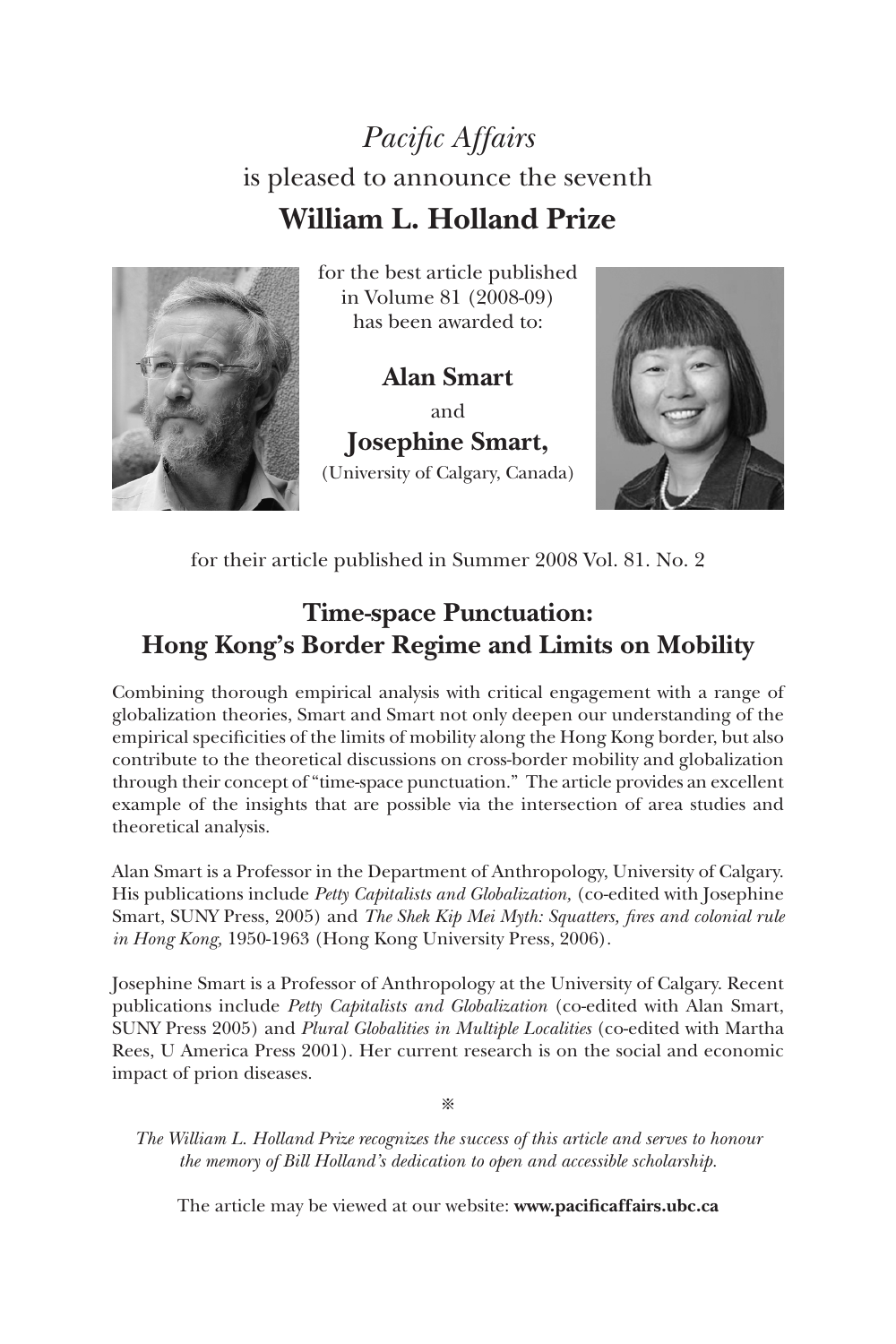# Pacific Affairs

## **Vol. 82, No. 3 FALL 2009**

|                                                                                 |                      | <b>PAGE</b> |
|---------------------------------------------------------------------------------|----------------------|-------------|
| Co-Prosperity Sphere Again? United States<br>Foreign Policy and Japan's "First" |                      |             |
| Regionalism in the 1950s                                                        | Hiroyuki Hoshiro     | 385         |
| South Korea's De Facto Abolition of the                                         |                      |             |
| Death Penalty                                                                   | Sangmin Bae          | 407         |
| <b>Transnational Linkages and Development</b>                                   |                      |             |
| Initiatives in Ethnic Korean Yanbian,                                           |                      |             |
| Northeast-China: "Sweet and Sour"                                               |                      |             |
| <b>Capital Transfers</b>                                                        | Outi Luova           | 427         |
| The Development of Civility in Taiwan                                           | David C. Schak       | 447         |
| Reassessing Energy Security and the                                             |                      |             |
| Trans-ASEAN Natural Gas Pipeline                                                |                      |             |
| Network in Southeast Asia                                                       | Benjamin K. Sovacool | 467         |
| What Makes India Work?                                                          |                      |             |
| The Rudolph's Lifetime Quest                                                    | John Harriss         | 487         |
| Review Article                                                                  |                      |             |
|                                                                                 |                      |             |

Books Reviewed (listed on pages 381-383)

Copyright © 2009, University of British Columbia ISSN (print) 0030-851X<br>Publications Mail Registration No. 07775 ISSN (online) 1715-3379 Publications Mail Registration No. 07775 ISSN (online) 1715-3379<br>PRINTED IN CANADA GST No. R108161779 PRINTED IN CANADA

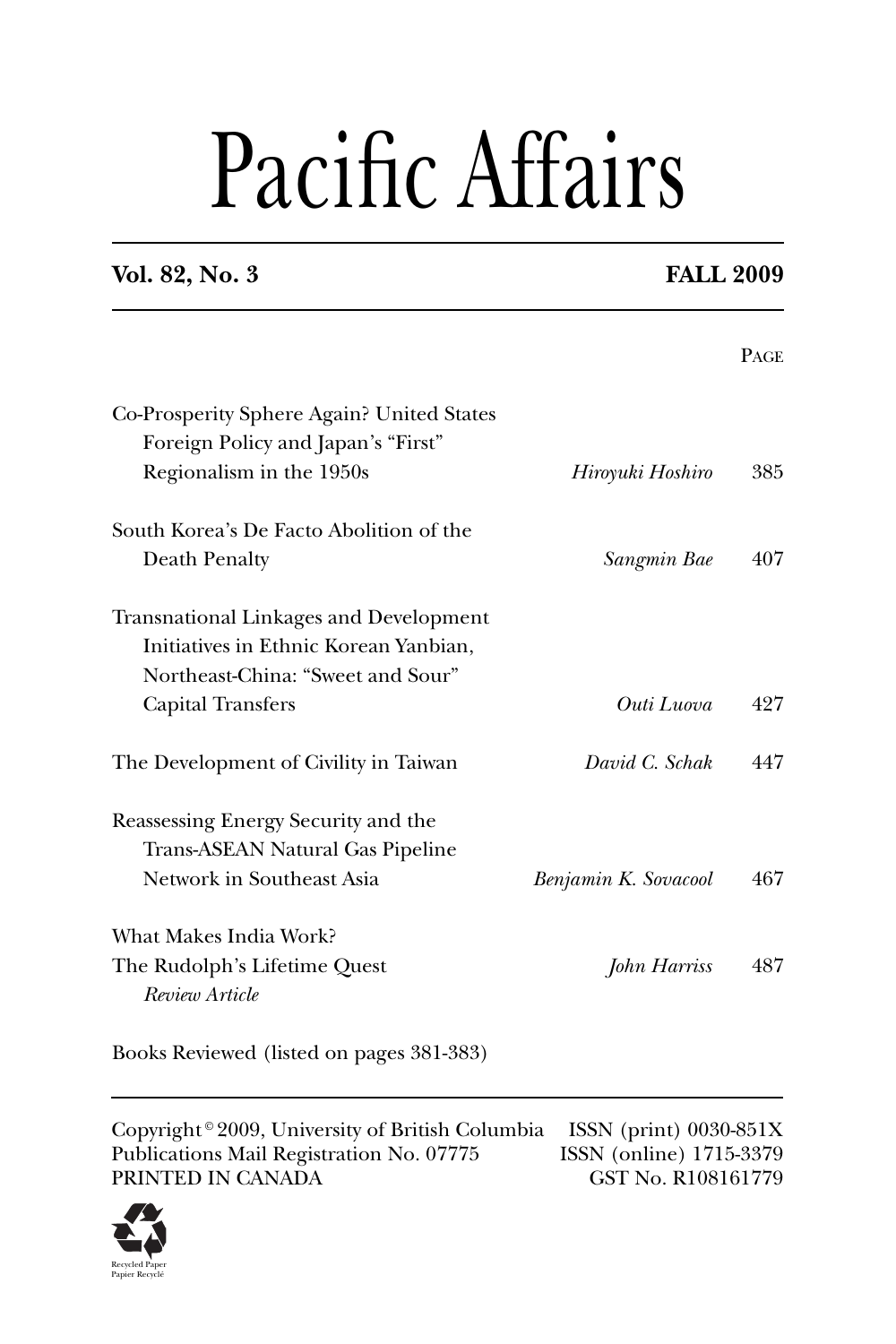## ABSTRACTS

## **Co-Prosperity Sphere Again? United States Foreign Policy and Japan's "First" Regionalism in the 1950s**

*Hiroyuki Hoshiro*

Why are there no legally constituted institutions in the Asia-Pacific? Some analysts have argued that this situation is a result of US foreign policy, which promoted bilateralism in Asia in order to ensure its dominance in the aftermath of World War II. Focusing on Japan's first regionalism during the 1950s, this article aims to show that this line of argument should be modified. A close analysis of US foreign policy in the region during this period reveals that, rather than attempting to contain Asian regionalism, influential US policy makers repeatedly pursued it. This pursuit gave impetus to Japan's attempts to revive its regional agenda, which during the war had taken form as the "Greater East Asia Co-Prosperity Sphere" and which now seemed possible in a different form, most notably in gaining financial support from the United States, Japan's former wartime enemy. However, at this particular juncture in history, the diversity of South and Southeast Asian countries and their nationbuilding priorities inhibited regional economic cooperation. A "pan-Asian-feeling" did not exist. Rather, mutual suspicion of each other's motives and ambitions, and various political rivalries and antagonisms, collectively prevented cooperation between countries in the region. Such different political regimes made it difficult, if not impossible, to establish a multilateral institution. These obstacles led the US to abandon multilateralism in favour of bilateralism as its preferred strategy in the Asia-Pacific until the end of the 1980s.

## **South Korea's De Facto Abolition of the Death Penalty**

*Sangmin Bae*

While Asia remains an exception to the global trend towards the abolition of capital punishment, South Korea has suspended executions for the past ten years. The purpose of this article is to explain the change in South Korea's death penalty practice, which is largely associated with democratic development and the observance of international human rights standards. Who are the leading figures in constructing and advancing abolitionist discourse and efforts in South Korean society? What are the major rationales for their advocacy? What significance does the possibility of South Korea's formal abolition have in terms of Asia's ongoing practice of the death penalty? This article seeks answers to these questions, highlighting South Korea's recent abolitionist movement.

## **Transnational Linkages and Development Initiatives in Ethnic Korean Yanbian, Northeast China: "Sweet and Sour" Capital Transfers**

*Outi Luova*

The success of coastal China in mobilizing resources from the overseas Chinese community has been well documented, and is deemed to have played an important role in the expansion of the Chinese economy. This article adopts a new approach by looking at the issue from the point of view of an ethnic minority border region. It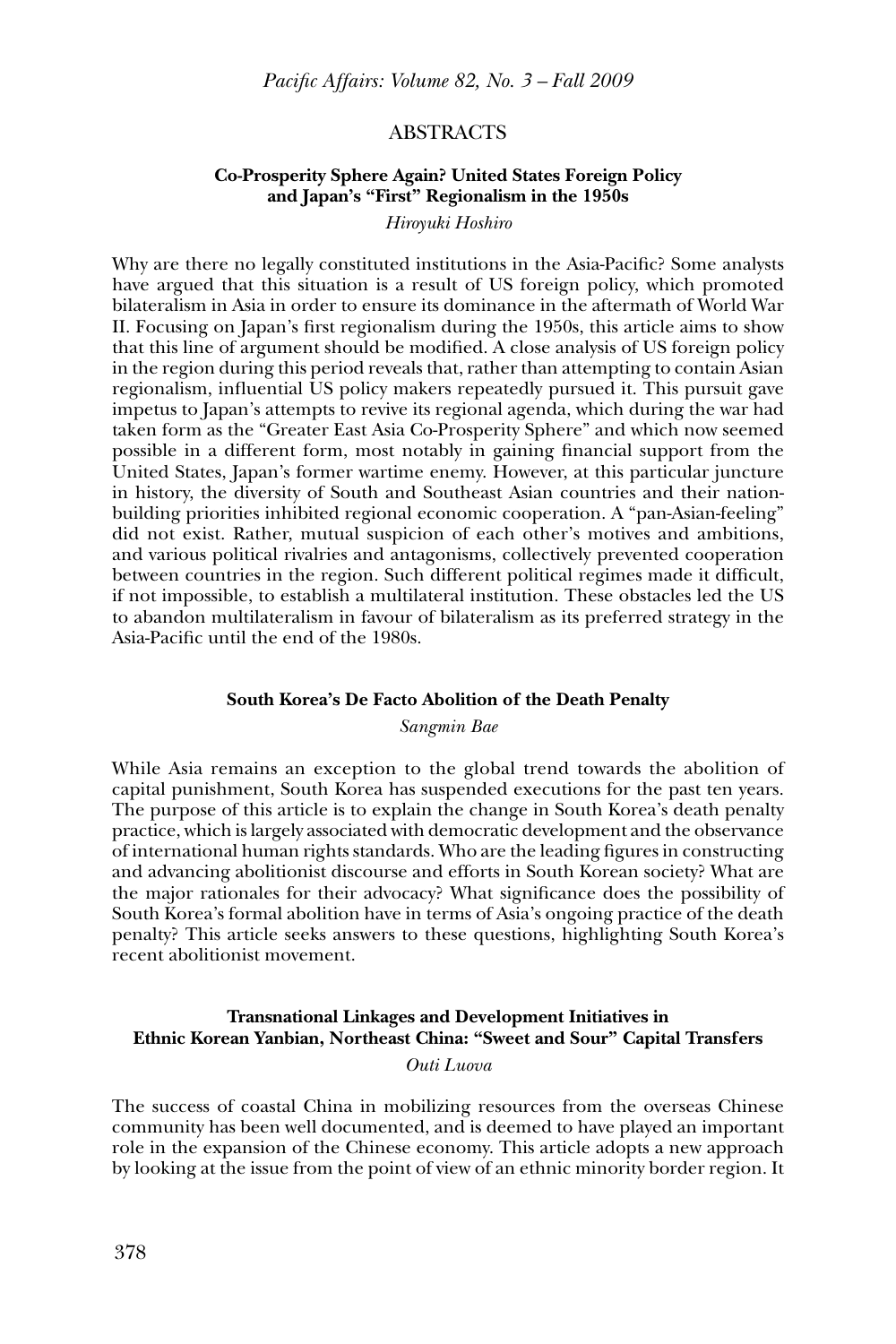explores the mobilization of the Korean minority's transnational ties in the service of local economic development in the Yanbian Korean Autonomous Prefecture, located in Jilin Province at the North Korean border. These pursuits are conceptualized as "transnationalism from above," whereby the local government focused on mobilizing, institutionalizing, steering and controlling transnational activities in support of its own specifi c goals. How were these linkages built up and how did the government balance between the positive and negative, or the "sweet and sour" aspects of transnational ethnic capital transfers? The study points to a new mechanism for economic development that is emerging along China's borders.

### **The Development of Civility in Taiwan**

*David C. Schak*

Since the 1990s Taiwan has seen rapid and profound changes in public sphere deportment, labelled below as civility. Prior to that time, despite a government campaign beginning in the 1960s to improve public morality and behaviour, there was little if any change until democratization and the growth of civil society were underway. Aside from better treatment of strangers and caring for public spaces and facilities, the changes include identity shifts from subject to citizen and from belonging to a closed, primordial community to membership in the Taiwan polity, movements which empower minority political interests and benevolent government interactions with the populace. These changes indicate a democratization in Taiwan that has taken root not only at the government level but also at the grass roots.

## **Reassessing Energy Security and the Trans-ASEAN Natural Gas Pipeline Network in Southeast Asia**

*Benjamin K. Sovacool* 

Regulators within the Association of Southeast Asian Nations (ASEAN) have heavily promoted investment in natural gas infrastructure to meet burgeoning demand for energy. By 2030, some analysts expect Southeast Asia to become "the Persian Gulf of Gas" and responsible for one-quarter of the world's gas production and use. Perhaps no single project is more emblematic of the region's view of energy security and policy than the Trans-ASEAN natural gas pipeline (TAGP) system, a proposed network of natural gas pipelines to connect the gas reserves in the Gulf of Thailand, Indonesia, Myanmar and the Philippines to the rest of the region. Advocates of the TAGP expect it to promote economic development, earn foreign exchange, mitigate the risks of climate change, and enhance regional energy security. Drawing from field research and research interviews, however, this article takes a critical look at the region's drive towards the TAGP and ASEAN's approach to energy security as a whole. The article argues that plans for the TAGP rest on too simple a notion of energy security: secure access to fuel. This conception of energy security ignores important additional dimensions related to availability, affordability, efficiency and environmental and social stewardship. In contrast, the paper concludes that the TAGP is insufficient, expensive, inefficient, and environmentally and socially destructive.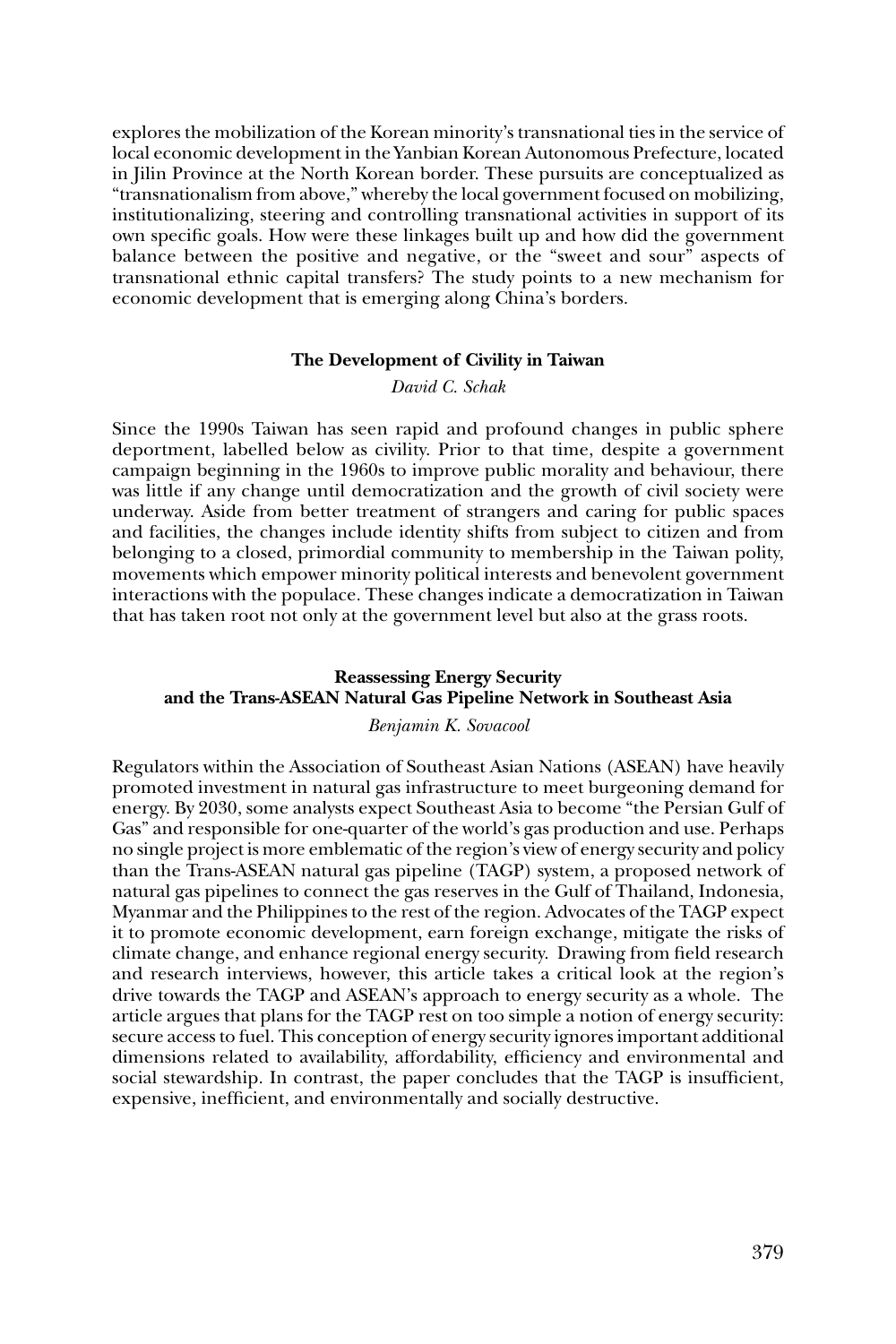## CONTRIBUTORS TO THIS ISSUE

- Hiroyuki Hoshiro is a Research Fellow at the Institute of Oriental Culture, Tokyo University and a Visiting Fellow at the East Asia Program, Cornell University. His recent publications include *Ajia chiiki syugi gaiko¯ no yukue; 1952-1966* [The Rise and Fall of Japan's Regional Diplomacy] (Bokutakusya, Tokyo, 2008). Email: hoshiro@ioc.u-tokyo.ac.jp
- Sangmin Bae is Assistant Professor of Political Science at Northeastern Illinois University. Her research on the death penalty and international human rights norms has appeared in *International Politics*, *Human Rights Review, Asian Affairs,*  and *The International Journal of Human Rights*. She is the author of *When the State No Longer Kills: International Human Rights Norms and Abolition of Capital Punishment* (SUNY Press, 2007).
- Outi Luova is a Senior Researcher at the Centre for East Asian Studies, University of Turku, Finland. Her doctoral dissertation was published in 2007 with the title "Ethnic Transnational Capital Transfers and Development—Utilization of Ties with South Korea in the Yanbian Korean Autonomous Prefecture, China." Email: outi.luova@utu.fi
- David C. Schak is an Adjunct Professor that is affiliated with the Department of International Business and Asian Studies and the Centre for Environment and Public Health, both at Griffith University, Nathan, Qld., Australia. He is presently engaged in two projects, a study of Taiwan Buddhism and its roles in and contributions to Taiwan society, and a study of civility in the People's Republic of China aiming at testing and refining the conditions which facilititate or hinder the development of civility. His most recent book is David C. Schak and Wayne Hudson, eds., *Civil Society in Asia* (Aldershot: Ashgate, 2003). Email: d.schak@ griffith.edu.au
- Benjamin K. Sovacool is an Assistant Professor at the Lee Kuan Yew School of Public Policy at the National University of Singapore. He is also a Research Fellow in the Energy Governance Program at the Centre on Asia and Globalization. He is the co-editor with Marilyn A. Brown of *Energy and American Society: Thirteen Myths* (New York: Springer, 2007) and the author of *The Dirty Energy Dilemma: What's Blocking Clean Power in the United States* (Westport, CT: Praeger/Greenwood, 2008). E-mail: bsovacool@nus.edu.sg
- JOHN HARRISS is director of the School for International Studies at Simon Fraser University in Vancouver, and an associate editor of Pacific Affairs. His most recent book is *Power Matters: Essays on Politics, Institutions and Society in India* (Oxford University Press, 2006). Email: jharriss@sfu.ca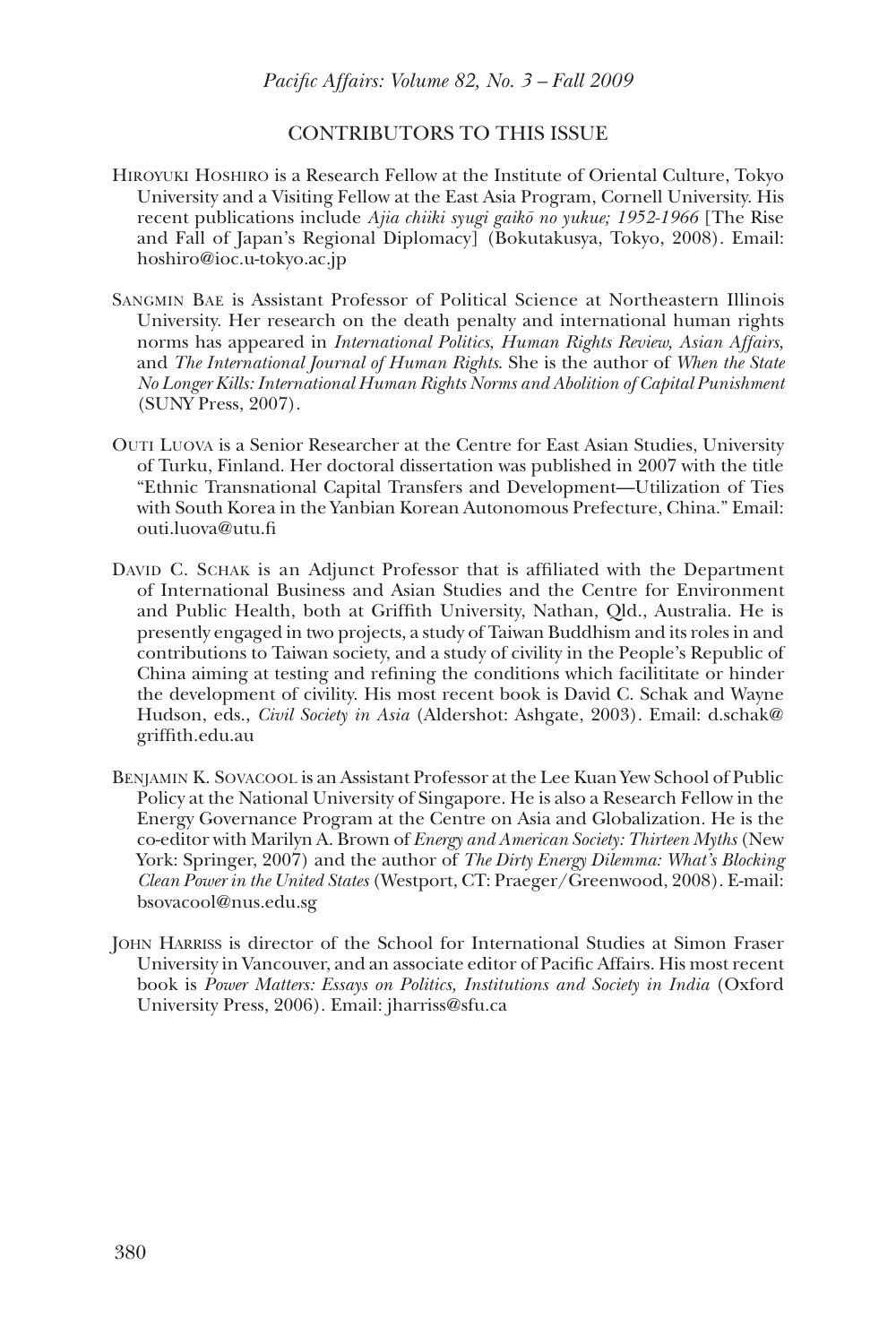## BOOKS REVIEWED IN THIS ISSUE

## **Asia General**

| EUROPE-ASIA RELATIONS: Building Multilateralisms.<br>Edited by Richard Balme and Brian Bridges.          | Douglas Webber        | 493 |
|----------------------------------------------------------------------------------------------------------|-----------------------|-----|
| THE WILSONIAN MOMENT: Self-determination and the                                                         |                       |     |
| International Origins of Anticolonial Nationalism.<br>By Erez Manela.                                    | Frank P. Baldwin      | 495 |
| THE TRIUMPH OF CITIZENSHIP: The Japanese and Chinese in<br>Canada, 1941-67. By Patricia E. Roy.          | Pamela Sugiman        | 496 |
| TRUMAN AND MACARTHUR: Policy, Politics, and the Hunger<br>for Honor and Renown. By Michael Pearlman.     | Marc S. Gallicchio    | 498 |
| <b>China and Inner Asia</b>                                                                              |                       |     |
| CHINA'S OPENING SOCIETY: The Non-State Sector and                                                        |                       |     |
| Governance. Edited by Yongnian Zheng and                                                                 |                       | 500 |
| Joseph Fewsmith.<br>COMMUNICATION IN CHINA: Political Economy,                                           | <b>Stephen Noakes</b> |     |
| Power, and Conflict. By Yuezhi Zhao.                                                                     | Daniel Lynch          | 502 |
| STRONG BORDERS, SECURE NATION: Cooperation and                                                           |                       |     |
| Conflict in China's Territorial Disputes.                                                                |                       |     |
| By M. Taylor Fravel.                                                                                     | Andrew Scobell        | 504 |
| POWER, ENTITLEMENT AND SOCIAL PRACTICE: Resource<br>Distribution in North China Villages. By Xiyi Huang. | Helen Funghar Siu     | 506 |
| CLEARING THE AIR: The Health and Economic                                                                |                       |     |
| Damages of Air Pollution in China. Edited by<br>Mun S. Ho and Chris P. Nielsen.                          |                       | 508 |
| TOBACCO CONTROL POLICY ANALYSIS IN CHINA:                                                                | Jack Patrick Hayes    |     |
| Economics and Health. Edited by Teh-wei Hu.                                                              | Björn A. Gustafsson   | 510 |
| BEIJING OPERA COSTUMES: The Visual Communication                                                         |                       |     |
| of Character and Culture. By Alexandra B. Bonds.                                                         | Joshua Goldstein      | 511 |
| POLITICAL CHANGE IN MACAO. By Sonny Shiu-Hing Lo.                                                        | Herbert Yee           | 513 |
| <b>Northeast Asia</b>                                                                                    |                       |     |
| NORMS, INTERESTS, AND POWER IN JAPANESE FOREIGN POLICY.<br>Edited by Yoichiro Sato and Keiko Hirata.     | Tsuyoshi Kawasaki     | 514 |
| GOVERNING JAPAN: Divided Politics in a Resurgent<br>Economy. By J.A.A. Stockwin.                         | Daniel P. Aldrich     | 516 |
| DEMOCRATIC REFORM IN JAPAN: Assessing the Impact.<br>Edited by Sherry L. Martin and Gill Steel.          | Erin Chung            | 518 |
| KOIZUMI DIPLOMACY: Japan's Kantei Approach to Foreign                                                    |                       |     |

RESPONSES TO REGIONALISM IN EAST ASIA: Japanese Production Networks in the Automotive Sector. By Andrew J. Staples. *Ali M. Nizamuddin* 522 INDUSTRIAL INNOVATION IN JAPAN. Edited by Takuji Hara, Norio Kambayashi and Noboru Matsushima. *Ulrike Schaede* 524

and Defense Affairs. By Tomohito Shinoda. *Thomas U. Berger* 520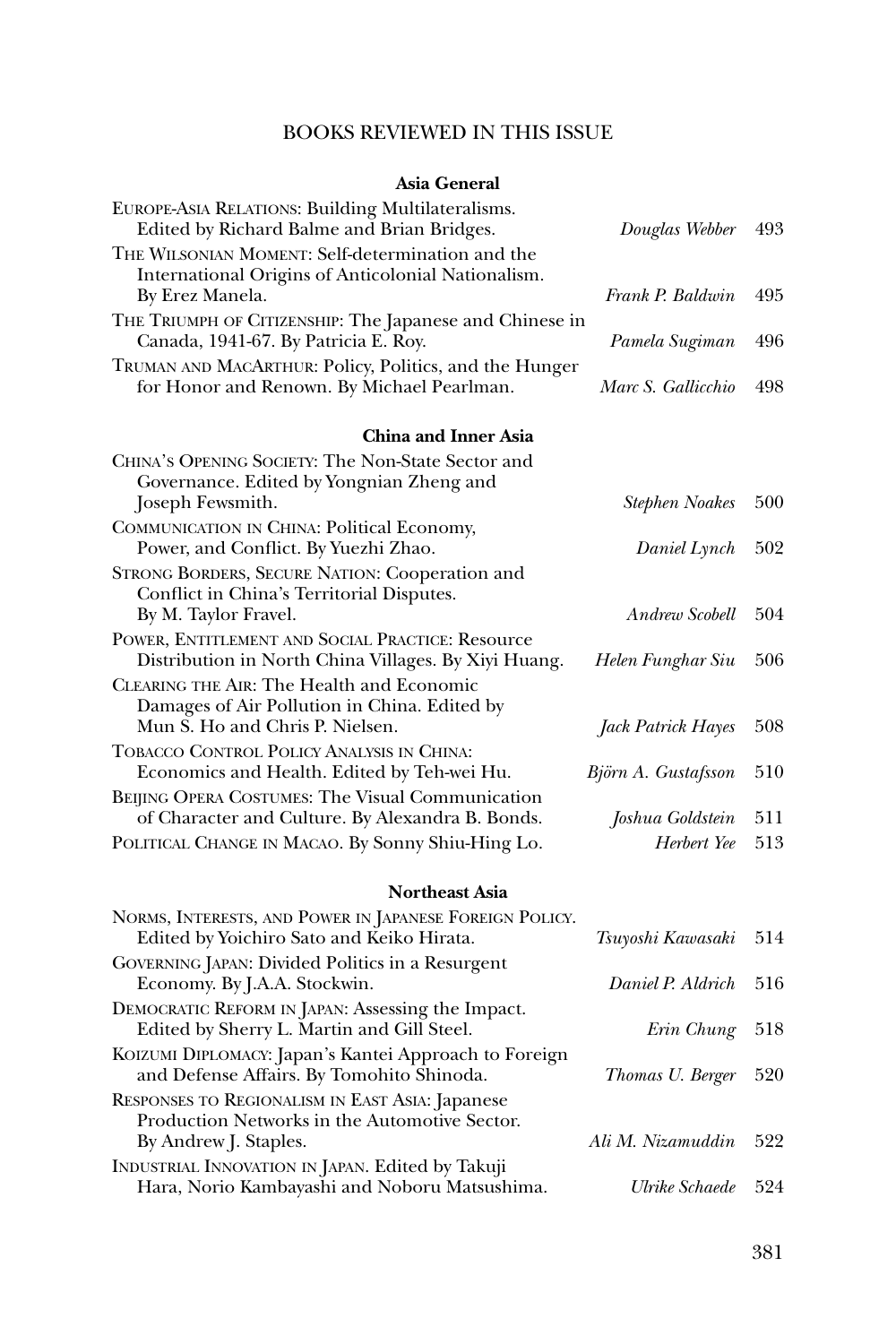| JAPANESE PUBLIC OPINION AND THE WAR ON TERRORISM.                                                                                                        |                     |     |
|----------------------------------------------------------------------------------------------------------------------------------------------------------|---------------------|-----|
| Edited by Robert D. Elridge and Paul Midford.                                                                                                            | Davis B. Bobrow     | 526 |
| RUFFIANS, YAKUZA, NATIONALISTS: The Violent Politics<br>of Modern Japan, 1860-1960. By Eiko Maruko Siniawer. James L. Huffman                            |                     | 528 |
| WAR MEMORY, NATIONALISM AND EDUCATION IN POSTWAR<br>JAPAN, 1945-2007: The Japanese History Textbook<br>Controversy and Ienaga Saburo's Court Challenges. |                     |     |
| By Yoshiko Nozaki foreword by Richard Minear.                                                                                                            | Julian Dierkes      | 529 |
| KABUKI'S FORGOTTEN WAR 1931-1945.<br>By James R. Brandon.                                                                                                | Thomas R.H. Havens  | 531 |
| THE AGE OF VISIONS AND ARGUMENTS: Parliamentarianism<br>and the National Public Sphere in Early Meiji Japan.<br>By Kyu Hyun Kim.                         | David L. Howell     | 533 |
| THE ATTRACTIVE EMPIRE: Transnational Film Culture in<br>Imperial Japan. By Michael Baskett.                                                              | Sachiko Mizuno      | 535 |
| FAITH AND POWER IN JAPANESE BUDDHIST ART, 1600-2005.<br>By Patricia J. Graham.                                                                           | Naoko Gunji         | 537 |
| READING FOOD IN JAPANESE LITERATURE. By Tomoko Aoyama.                                                                                                   | Karen Thornber      | 539 |
| <b>MARXIST PERSPECTIVES ON SOUTH KOREA IN THE GLOBAL</b><br>ECONOMY. Edited by Martin Hart-Landsberg,                                                    |                     |     |
| Seongjin Jeong and Richard Westra.                                                                                                                       | Kyoung-Ho Shin      | 540 |
| RECONSTITUTING KOREAN SECURITY: A Policy Primer.<br>Edited by Hazel Smith.                                                                               | Aidan Foster-Carter | 542 |
| TRADITION, TREATIES, AND TRADE: Qing Imperialism<br>and Chosen Korea, 1850-1910. By Kirk W. Larsen.                                                      | Kenneth Swope       | 544 |
| STORIES INSIDE STORIES: Music in the Making of the<br>Korean Olympic Ceremonies. By Margaret Walker Dilling.                                             | <b>Simon Mills</b>  | 546 |

## **South Asia**

| A MILITARY HISTORY OF INDIA AND SOUTH ASIA: From                        |                     |     |
|-------------------------------------------------------------------------|---------------------|-----|
| the East India Company to the Nuclear Era. Edited                       |                     |     |
| by Daniel P. Marston and Chandar S. Sundaram;                           |                     |     |
| foreword by Stephen P. Cohen.                                           | Andre Gerolymatos   | 548 |
| MAKING U.S. FOREIGN POLICY TOWARD SOUTH ASIA:                           |                     |     |
| Regional Imperatives and the Imperial Presidency.                       |                     |     |
| Edited by Lloyd I. Rudolph and Susanne Hoeber Rudolph. Achin Vanaik 550 |                     |     |
| <b>BLISTERS ON THEIR FEET: Tales of Internally Displaced</b>            |                     |     |
| Persons in India's North East.                                          |                     |     |
| Edited by Samir Kumar Das.                                              | Urmitapa Dutta 552  |     |
| <b>SHIV SENA WOMEN: Violence and Communalism</b>                        |                     |     |
| in a Bombay Slum. By Atreyee Sen.                                       | Uma Chakravarti 554 |     |
|                                                                         |                     |     |

## **Southeast Asia**

| John Bonin 555                                                         |  |
|------------------------------------------------------------------------|--|
|                                                                        |  |
| Branch in the Malayan Emergency. By Leon Comber. Kumar Ramakrishna 557 |  |
|                                                                        |  |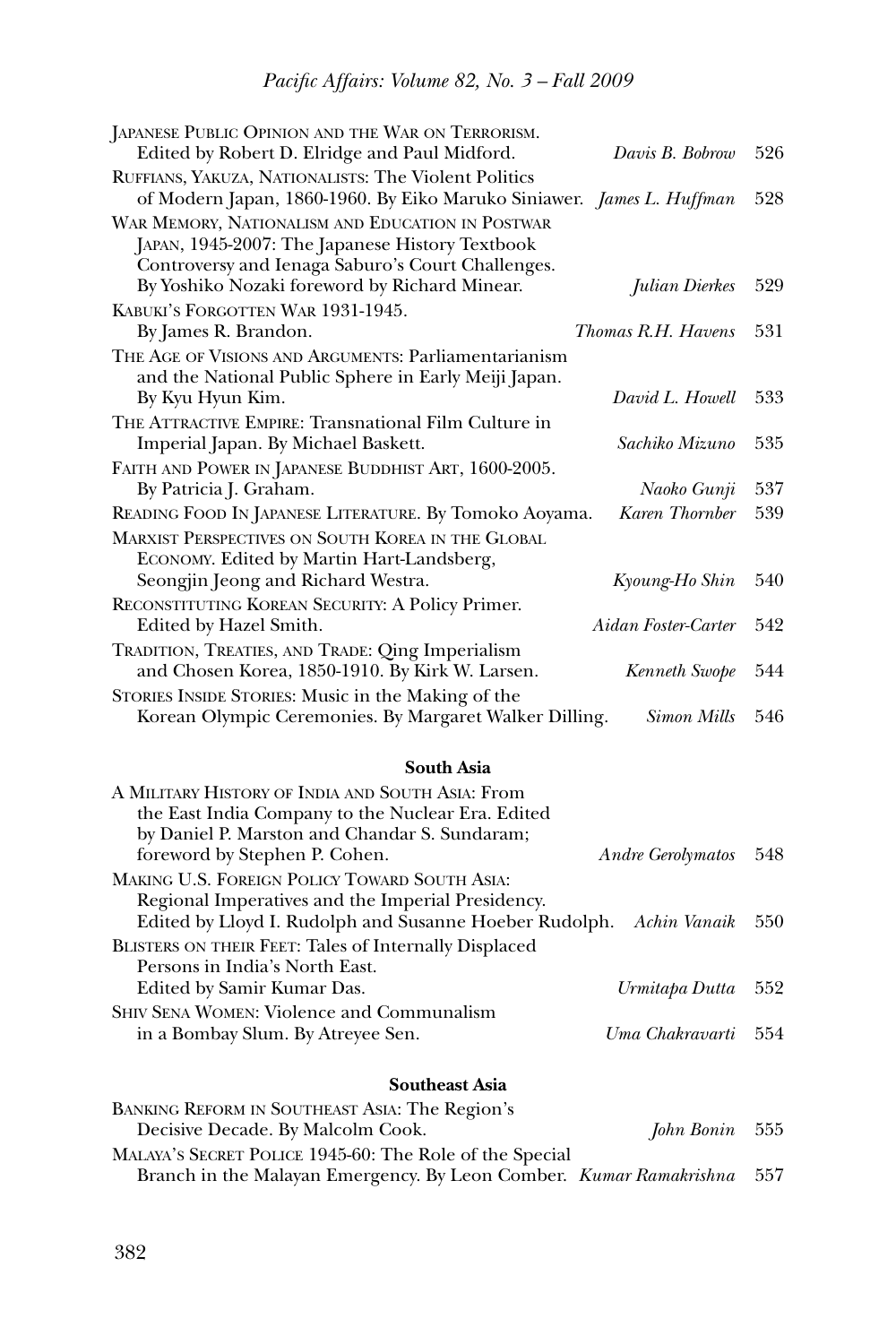## **Australasia and the Pacific Region**

| <b>MAORI PROPERTY RIGHTS AND THE FORESHORE AND SEABED:</b>  |                      |     |
|-------------------------------------------------------------|----------------------|-----|
| The Last Frontier. Edited by Andrew Erueti and              |                      |     |
| Claire Charters.                                            | Fiona McCormack 559  |     |
| THE BATTLE FOR WAU: New Guinea's Frontline 1942-1943.       |                      |     |
| By Phillip Bradley.                                         | John Burton 561      |     |
| PULLING THE RIGHT THREADS: The Ethnographic Life            |                      |     |
| and Legacy of Jane C. Goodale. Edited by                    |                      |     |
| Laura Zimmer-Tamakoshi and                                  |                      |     |
| Jeanette Dickerson-Putman.                                  | Richard Scaglion 563 |     |
| <b>MELANESIAN ODYSSEYS: Negotiating the Self, Narrative</b> |                      |     |
| and Modernity. By Lisette Josephides.                       | Susanne Kuehling     | 564 |
| ART AND LIFE IN MELANESIA. By Susan Cochrane.               | Eric K. Silverman    | 566 |

## Pacific Affairs

## *Global Breadth, Regional Depth*

A source of original, inspired research and thorough analysis of contemporary Asian-Pacific issues.

**SUBSCRIBE TODAY**

**www.pacifi caffairs.ubc.ca**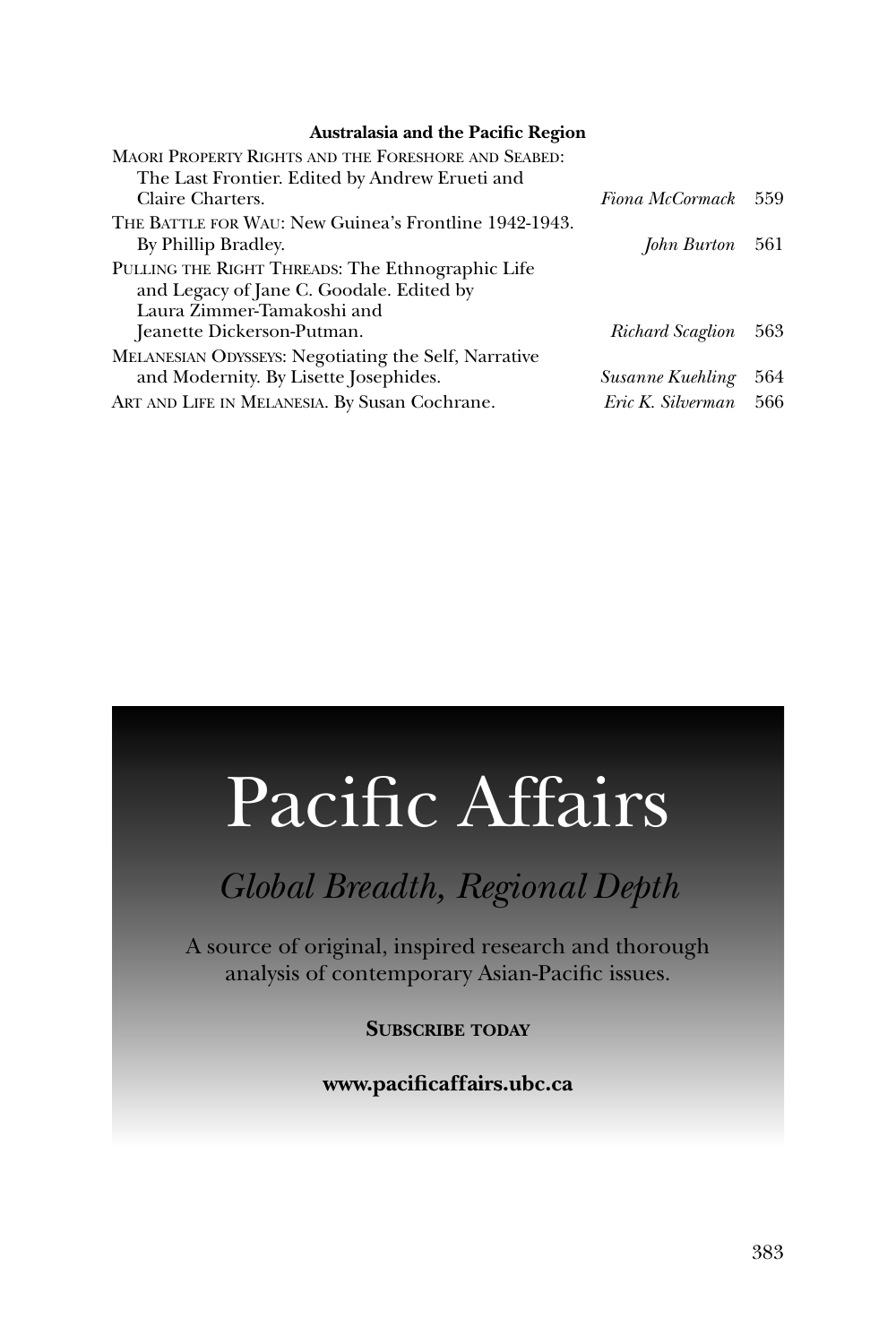# Pacific Affairs

## **Vol. 82, No. 4 WINTER 2009/2010**

|                                                                                                                 | PAGE |
|-----------------------------------------------------------------------------------------------------------------|------|
| The Limits of International Engagement in<br>Human Rights Situations: The Case of                               |      |
| Sri Lanka<br><b>Bruce Matthews</b>                                                                              | 577  |
| Nick Cheesman<br>Thin Rule of Law or Un-Rule of Law in Myanmar?                                                 | 597  |
| Overtime Activists Take on Corporate Titans:                                                                    |      |
| Toyota, McDonald's, and Japan's Work Hour<br><b>Charles Weathers</b><br><b>Scott North</b><br>Controversy       | 615  |
| Re-locating Politics at the Gateway: Everyday<br>Life in Singapore's Global Schoolhouse<br>Jean Michel Montsion | 637  |
| East Asia Responds to the Rise of China:                                                                        |      |
| <b>Patterns and Variations</b><br>Jae Ho Chung                                                                  | 657  |
| Getting Global China Right<br>Paul Evans<br>Review Article                                                      | 677  |
| Books Reviewed (listed on pages 573-575)                                                                        | 687  |
| Index to Volume 82                                                                                              | 765  |

Copyright © 2009, University of British Columbia ISSN (print) 0030-851X<br>Publications Mail Registration No. 07775 ISSN (online) 1715-3379 Publications Mail Registration No. 07775 PRINTED IN CANADA GST No. R108161779

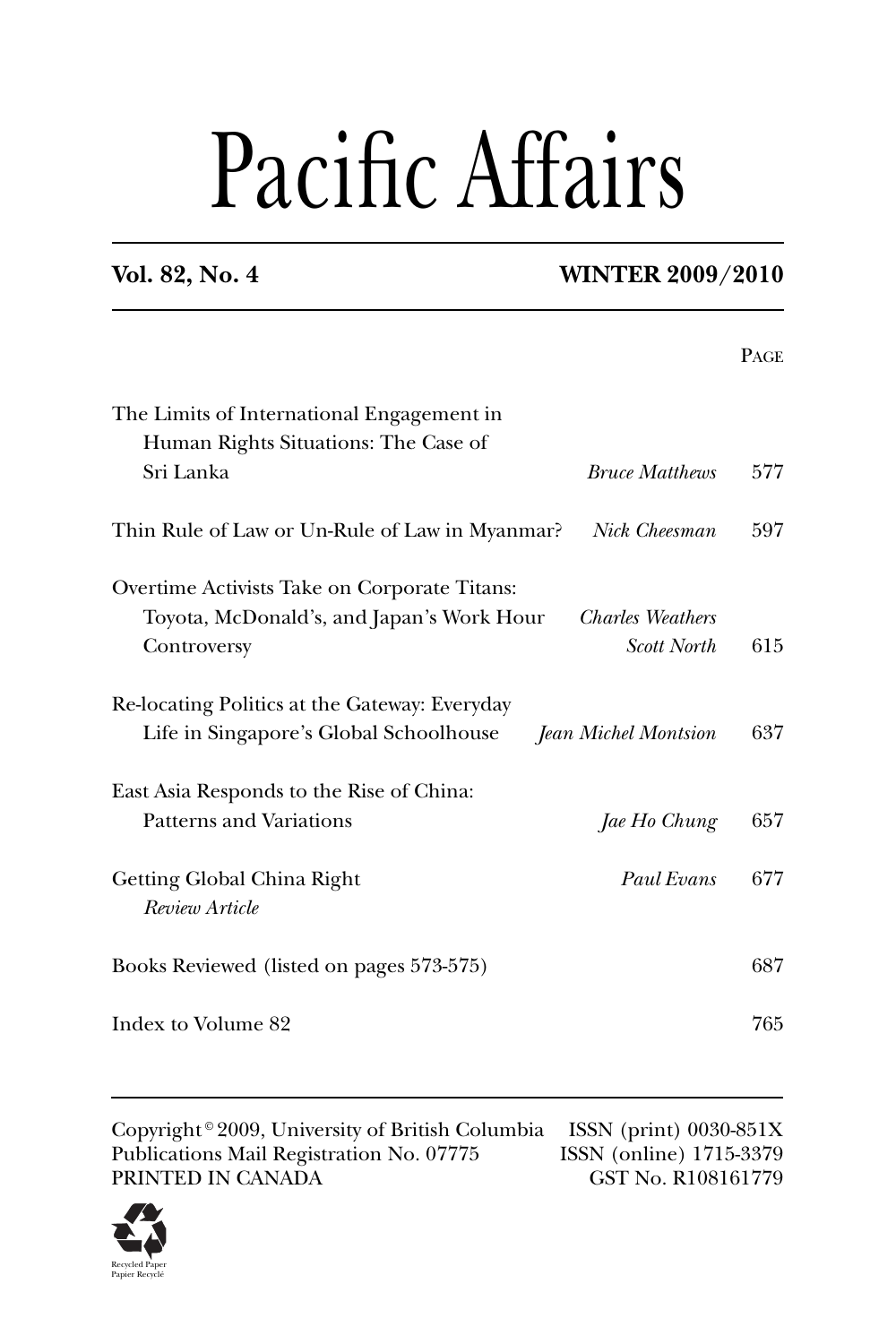## ABSTRACTS

## **The Limits of International Engagement in Human Rights Situations: The Case of Sri Lanka**

### *Bruce Matthews*

The final three years of Sri Lanka's civil war precipitated much concern about human rights violations. Late in 2006, a Presidential Commission of Inquiry (the Justice Udalagama COI) was charged with re-examining 16 problematic cases where initial investigatory procedures had failed or were inconclusive. An unusual invitation was extended to a small body of foreign observers whose task was to confirm whether the COI was meeting accepted international standards. With this initiative, the government of Sri Lanka could also show the world community that human rights issues were being taken seriously. This essay analyzes various challenges that arose from that experience. It argues that there are critical cultural and technical limitations to international external engagement in situations where human rights are in question.

## **Thin Rule of Law or Un-Rule of Law in Myanmar?**

*Nick Cheesman*

The rhetorical force of the rule of law is acknowledged through official discourse in Myanmar just as it is in other countries across Asia and around the world. Given that Myanmar manifestly does not conform to substantive models of the rule of law, which are associated with democratic government and individual liberties, might it conform to a minimalist one? Is there in Myanmar a thin rule of law to which the military government can lay claim, one compatible even with grave abuses of human rights? Or is there only "un-rule of law"? Beginning with some theoretical concerns, this article passes briefly through a review of law and rule-of-law rhetoric in the country's modern history before arriving at the present day. It recounts a court case arising from a recent historic event, the September 2007 antigovernment protests, to query whether or not a thin rule of law can, in Myanmar at least, be said to coexist with authoritarian rule. It concludes that it cannot. But if the army in Myanmar has succeeded in overwhelming the courts at cost of the rule of law, ironically in doing this it may also have averted a worse scenario, one in which the denial of fundamental rights for which it is well known could be even greater than at present.

## **Overtime Activists Take On Corporate Titans: Toyota, McDonald's, and Japan's Work Hour Controversy**

*Charles Weathers and Scott North*

This paper describes how small union and social movement support for plaintiffs in recent court cases has helped shape public discourse regarding excess work hours in Japan. Analysis of lawsuits involving two prominent Japanese corporations, Toyota and McDonald's Japan, brings to light seven common strategies Japanese firms use to extract uncompensated "service" overtime and links them with violations of labour laws and damage to worker health. These cases reveal the alignment and relative strength of forces in Japan's work-hour controversy, highlighting the role of civil society groups such as community unions and labour rights groups in supporting plaintiffs, and in keeping issues and their broader social consequences before the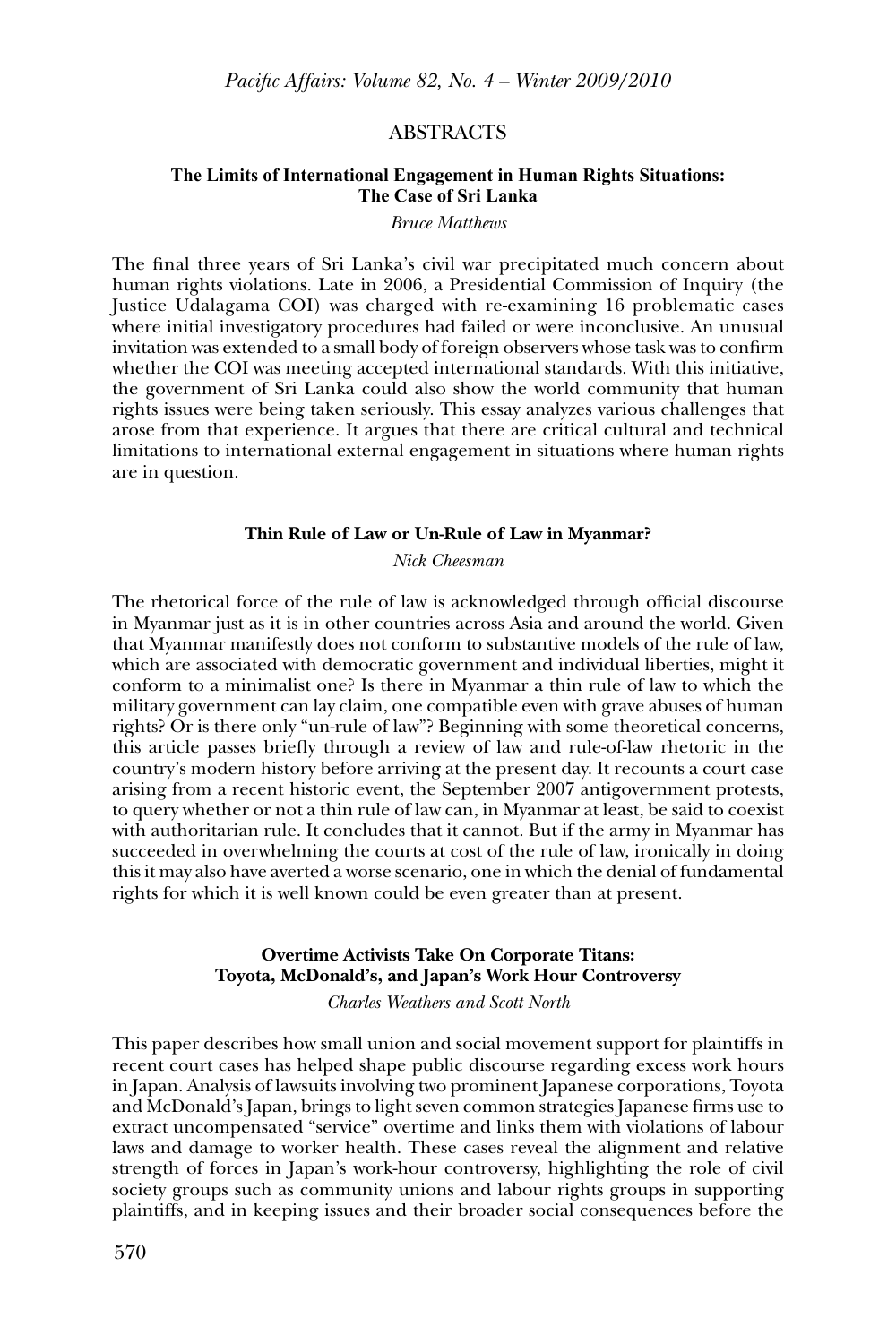public. However, the cases also show the limits of activist pressure. Judges issued clear decisions favouring the plaintiffs, and the cases garnered considerable public sympathy. But even as the outcomes became front-page news, employers countered by attempting to re-legitimize the very overtime practices that had caused worker injury. Without the support and resources of major unions, political parties or government, campaigners for shorter work hours appear destined to struggle to transform overwork from a private problem into a public issue.

## **"Relocating Politics at the Gateway: Everyday Life in Singapore's Global Schoolhouse"**

*Jean Michel Montsion*

Over the past 20 years, Singaporean state authorities have increasingly presented the city-state as a gateway between East and West. In the education sector, the Global Schoolhouse project represents a state platform for the gateway concept. It functions as a strategic business project that allows for state authorities to not only profit from the international education business but to meet national objectives, notably in terms of recruiting foreign talent to fuel local industries. As part of Singapore's move towards biculturalism, the Global Schoolhouse platform tends, however, to limit state understanding of Chinese culture in Singapore, which is becoming gradually more China-centric and homogenous. In light of Michel de Certeau's work, it is my contention that new light can be shed on Singapore's Global Schoolhouse based on how people in their everyday lives appropriate and contest this state construction of a gateway. By sharing the stories of two individuals involved in Singapore's Global Schoolhouse, it will be stressed that the significance of gateway initiatives in international matters can be better framed through the particular trajectories of people living at the gateway. In their everyday lives, people connect state initiatives to various transnational and local social processes no matter what the state objectives may be. They give particular meaning to initiatives like the Global Schoolhouse and show us how they relate to other dimensions of their lives, notably by incorporating them into transnationalized household strategies of survival.

## **"East Asia Responds to the Rise of China: Patterns and Variations"**

## *Jae Ho Chung*

How is East Asia responding to the rising China? Pertinent literature suggests that explicit balancing or containment has been rare and engagement, if not appeasement, appears to be East Asia's modus operandi. Yet, this study argues that certain, though subtle, variations are nevertheless discernible among the regional states in their responses to China's ascent. Focusing on 15 East Asian states for the period of 2004- 2007, the article first presents a bird's-eye view of East Asia's responses to the rise of China. More specifically, inter-state variations are empirically demonstrated and four principal patterns—bandwagoning, hesitant hedging, active hedging and balancing are distilled from the key responses of these 15 nations. The article then examines the sources of these inter-state variations, and argues that they are conditioned largely by three factors: alliances with the United States, regime characteristics and territorial disputes with China. The article concludes with some observations as to East Asia's complex responses to the rise of China and their security implications for the region as a whole.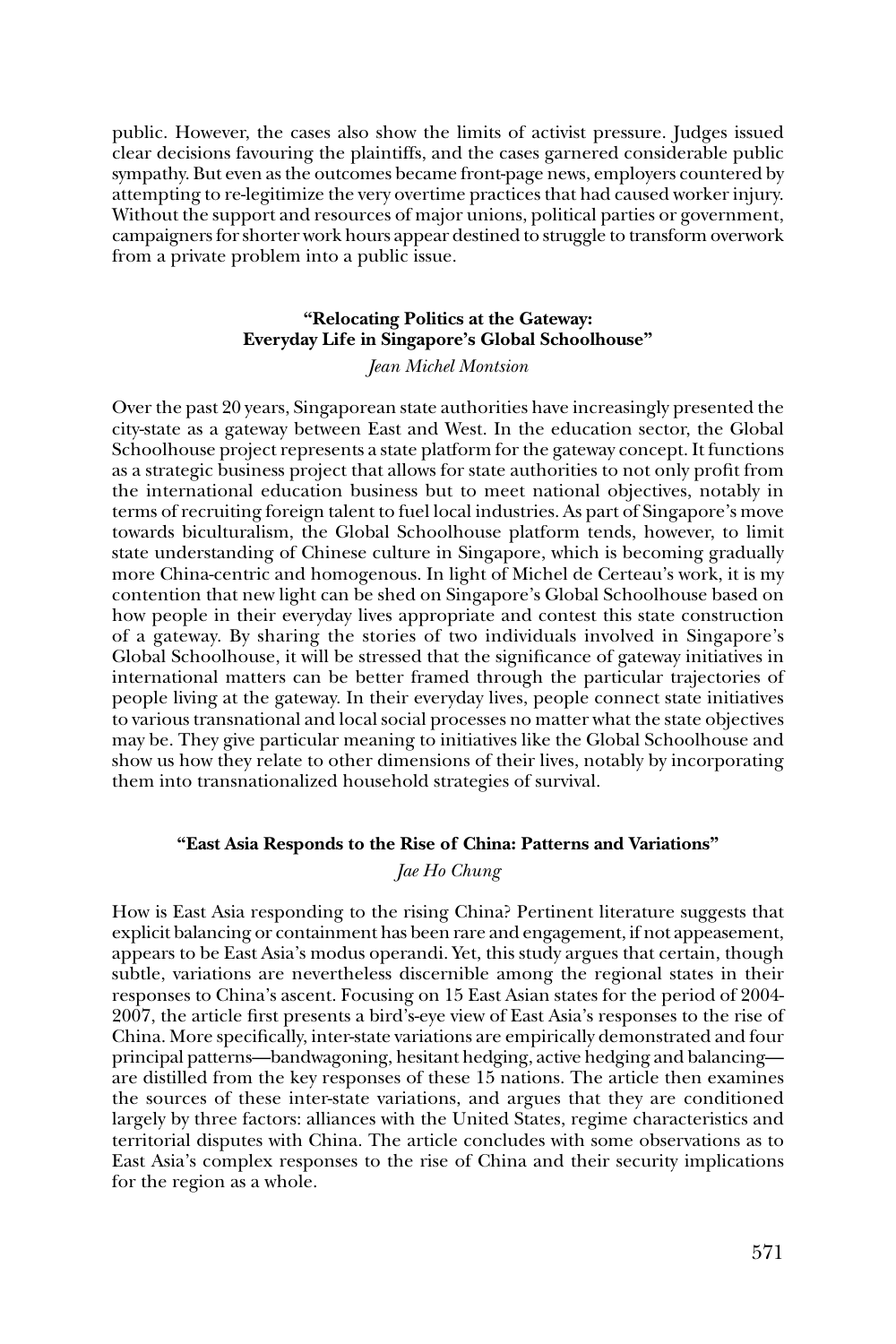## CONTRIBUTORS TO THIS ISSUE

- BRUCE MATTHEWS is Professor Emeritus of Comparative Religion at Acadia University, Nova Scotia. He was a former Commonwealth Fellow in Buddhist Civilizations at the University of Ceylon, Peradeniya (1970-71). He has maintained an active research interest in politics and religion in South and Southeast Asia, especially Sri Lanka and Myanmar (Burma). He was the Canadian member of the recent Independent International Group of Eminent Persons (IIGEP), appointed to review the work of Sri Lanka's Presidential Commission of Inquiry to Investigate and Inquire into Alleged Serious Violations of Human Rights. IIGEP was active in Sri Lanka from January 2007 to April 2008, and required regular field trips and plenary sessions on station.
- NICK CHEESMAN is a doctoral candidate at the Department of Political and Social Change, College of Asia and the Pacific, Australian National University. He can be reached at <nicholas.cheesman@anu.edu.au>.
- SCOTT NORTH is a professor of sociology in the Graduate School of Human Sciences at Osaka University. He is curious about the power of the division of labour. Recent publications include "Negotiating What's 'Natural': Persistent Domestic Gender Role Inequality in Japan" in *Social Science Japan Journal* (2009) and (in Japanese) "It's Tough for Men, Too: Work-Family Balance from Men's Perspective," in *Gender Studies*, Muta Kazue, ed., Osaka University Press (2009). He is a contributor to *Going to Court to Change Japan: Social Movements and the Law*, Patricia G. Steinhoff, ed., University of Michigan Press (forthcoming). He can be contacted at <north@ hus.osaka-u.ac.jp>.
- CHARLES WEATHERS is a professor of industrial relations and political economy in the Department of Economics, Osaka City University. His research has focused on wage setting, labour policy making, and women's and non-regular workers' issues in Japan. His most recent article is "*Shunto* and the Shackles of Competitiveness" in *Labor History* (2008) and his book (in Japanese), tentatively titled *The American Union Movement's Quest for Revival*, will be published in 2010. He is currently conducting comparative research on union activities in the US, Japan and Australia. He can be contacted at <weathers@econ.osaka-cu.jp>.
- JEAN MICHEL MONTSION is a post-graduate research fellow at the Asia Pacific Foundation in Canada, Vancouver. He can be reached at <jeanmichel.montsion@asiapacific. ca>.
- JAE HO CHUNG is a professor of international relations and director of the Institute for China Studies at Seoul National University. He is the author of *Between Ally and Partner: Korea-China Relations and the United States* (Columbia University Press, 2007) and editor of *China's Local Administration: Traditions and Changes in the Subnational Hierarchy* (Routledge, 2009). His email is <cjhir@snu.ac.kr>.
- PAUL EVANS is Professor and Director of the Institute of Asian Research at UBC. He recently returned to the university after a secondment as co-CEO and Chairman of the Executive Committee of the Asia Pacific Foundation of Canada. His most recent book, with David Capie, is the second edition of *The Asia-Pacifi c Security Lexicon* (Institute of Southeast Asian Studies, 2007) and he is currently working on a book about Canada and global China. He can be reached by e-mail at <paul. evans@ubc.ca>.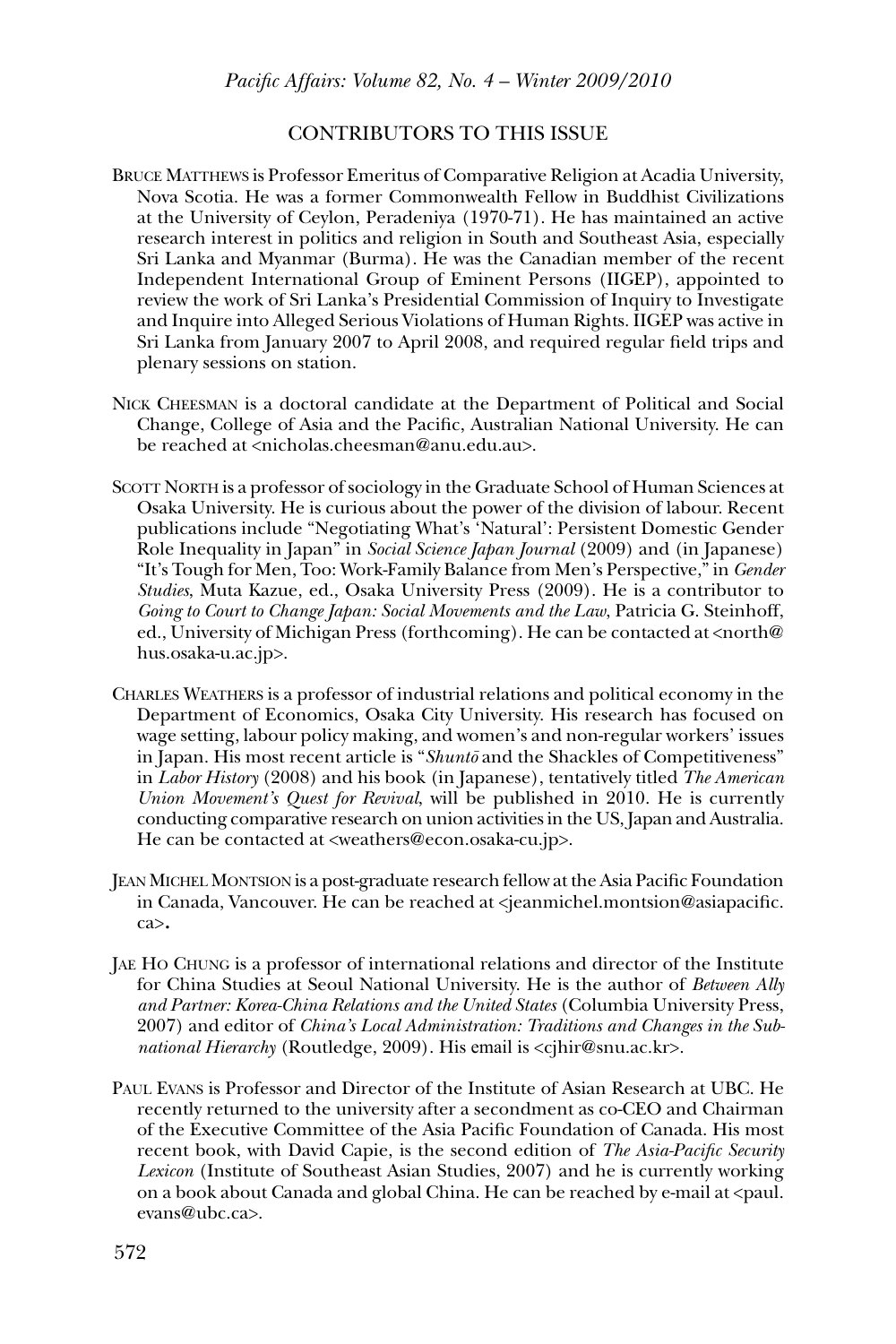## BOOKS REVIEWED IN THIS ISSUE

## **Asia General**

| PARTY POLITICS IN EAST ASIA: Citizens, Elections,<br>and Democratic Development. Edited by Russell J.<br>Dalton, Doh Chull Shin and Yun-han Chu. | Andreas Ufen             | 687 |
|--------------------------------------------------------------------------------------------------------------------------------------------------|--------------------------|-----|
| <b>WOMEN'S POLITICAL PARTICIPATION AND REPRESENTATION</b><br>IN ASIA: Obstacles and Challenges.<br>Edited by Kazuki Iwanaga.                     | Robin LeBlanc            | 689 |
| CATCH-UP INDUSTRIALIZATION: The Trajectory and<br>Prospects of East Asian Economies. By Akira Suehiro.<br>Translated by Tom Gill.                | John Ravenhill           | 690 |
| CHINA, JAPAN AND REGIONAL LEADERSHIP IN EAST ASIA.<br>Edited by Christopher M. Dent.                                                             | Reinhard Drifte          | 692 |
| JAPAN AND CHINA IN EAST ASIAN INTEGRATION.<br>By Lim Hua Sing.                                                                                   | Takashi Terada           | 694 |
| ASIAPACIFIQUEER: Rethinking Genders and Sexualities.<br>Edited by Fran Martin, Peter A. Jackson,<br>Mark McLelland and Audrey Yue.               | John Whittier Treat      | 695 |
| <b>China and Inner Asia</b>                                                                                                                      |                          |     |
| <b>IMAGINING GLOBALISATION IN CHINA: Debates on</b><br>Ideology, Politics and Culture. By Nick Knight.                                           | Timothy S. Oakes         | 697 |
| THE VITAL TRIANGLE: China, the United States<br>and the Middle East. By Jon B. Alterman and<br>John W. Garver.                                   | P.R. Kumaraswamy         | 699 |
| CHINA'S GREAT ECONOMIC TRANSFORMATION.<br>Edited by Loren Brandt and Thomas G. Rawski.                                                           | Victor D. Lippit         | 701 |
| CHINA'S MONETARY CHALLENGES: Past Experiences<br>and Future Prospects.<br>By Richard C. K. Burdekin.                                             | Carsten Herrmann-Pillath | 703 |
| HAINAN: State, Society and Business in a Chinese<br>Province. By Kjeld Erik Brodsgaard.                                                          | David S.G. Goodman       | 704 |
| RELUCTANT RESTRAINT: The Evolution of China's<br>Nonproliferation Policies and Practices, 1980-2004.<br>By Evan S. Medeiros.                     | <i>Jing-dong Yuan</i>    | 706 |
| CHINA: Fragile Superpower: How China's Internal<br>Politics Could Derail Its Peaceful Rise.<br>By Susan L. Shirk.                                | Yongnian Zheng           | 707 |
| ZHAO ZIYANG AND CHINA'S POLITICAL FUTURE.<br>Edited by Guoguang Wu and Helen Lansdowne.                                                          | Marc Lanteigne           | 709 |
| SOME ASSEMBLY REQUIRED: Work, Community and Politics<br>in China's Rural Enterprises. By Calvin Chen.                                            | Susan Whiting            | 711 |
| CHINA'S NEW CONFUCIANISM: Politics and Everyday Life<br>in a Changing Society. By Daniel A. Bell.                                                | <b>Ruiping Fan</b>       | 712 |
| FALUN GONG AND THE FUTURE OF CHINA. By David Ownby.                                                                                              | David A. Palmer          | 714 |
| PERFORMING GRIEF: Bridal Laments in Rural China.<br>By Anne E. McLaren.                                                                          | Ellen R. Judd            | 716 |
|                                                                                                                                                  |                          |     |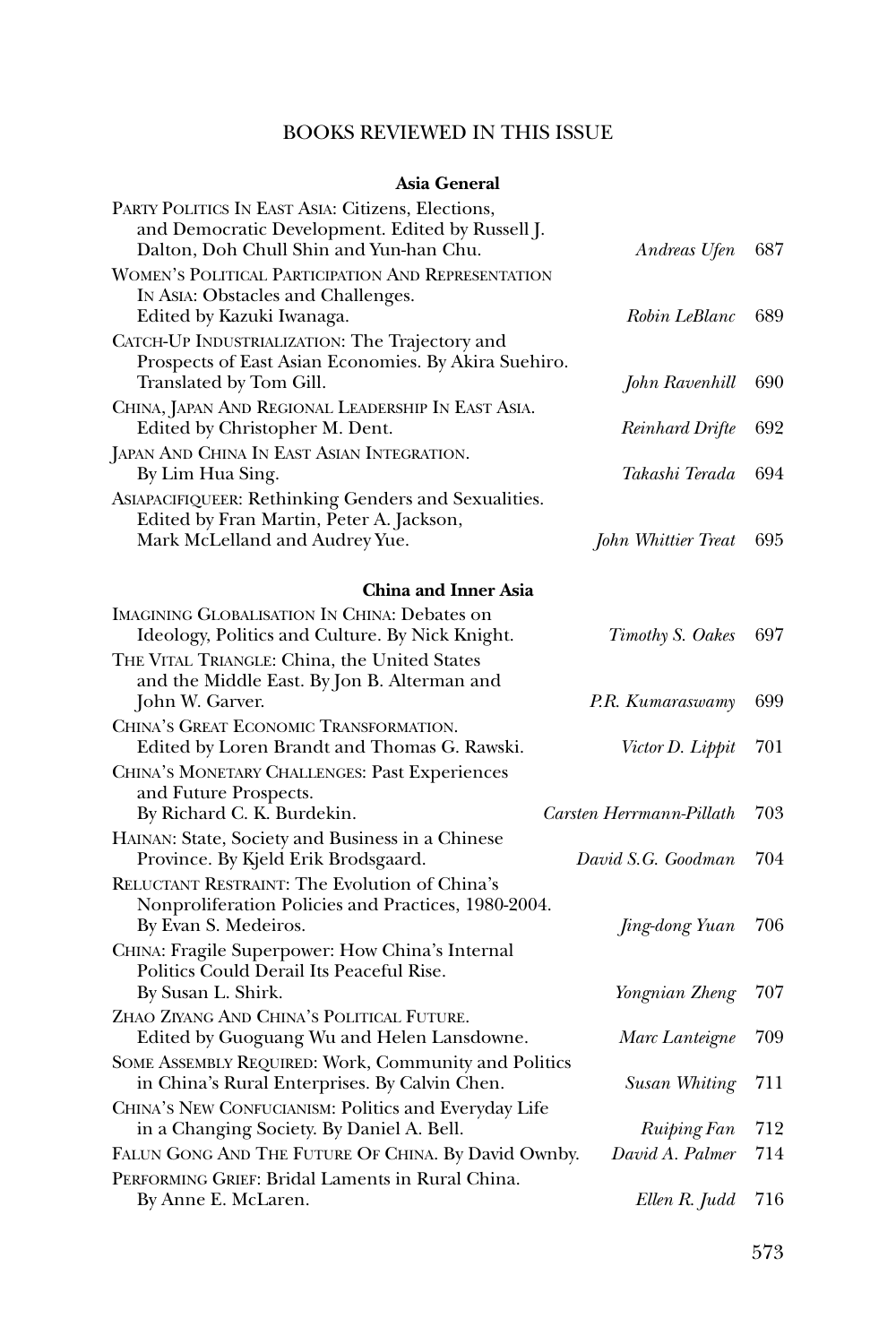## **Northeast Asia**

| DECIPHERING STRATIFICATION AND INEQUALITY: Japan and<br>Beyond. Edited by Yoshimichi Sato.                                | David B. Grusky                          | 717        |
|---------------------------------------------------------------------------------------------------------------------------|------------------------------------------|------------|
| JAPANESE-RUSSIAN RELATIONS, 1907-2007.<br>By Joseph P. Ferguson.                                                          | Nobuo Shimotomai                         | 719        |
| THE KURILLIAN KNOT: A History of Japanese-Russian<br>Border Negotiations. By Hiroshi Kimura.<br>Translated by Mark Ealey. | Peggy L. Falkenheim Meyer                | 721        |
| FIGHTING FOR FOREIGNERS: Immigration and Its Impact<br>on Japanese Democracy. By Apichai W. Shipper.                      | John Lie                                 | 722        |
| WELFARE AND CAPITALISM IN POSTWAR JAPAN.<br>By Margarita Estevez-Abe.                                                     | Patricia Boling                          | 724        |
| THE CINEMA OF NARUSE MIKIO: Women and Japanese Modernity.<br>By Catherine Russell.                                        | Jeffrey A. Dym                           | 726        |
| KOREA CONFRONTS GLOBALIZATION. Edited by Chang Yun-shik,<br>Hyun-Ho Seok and Donald L. Baker.                             | Do-Hyun Han                              | 727        |
| MIN YÖXNGHWAN: The Selected Writings of a Late Choson<br>Diplomat. Translated and annotated by Michael Finch.             | Eugene Y. Park                           | 729        |
| South Asia                                                                                                                |                                          |            |
| LANDSCAPES AND THE LAW: Environmental Politics,<br>Regional Histories and Contests over Nature.                           |                                          |            |
| By Gunnel Cederlof.                                                                                                       | Ajit Menon                               | 731        |
| THE SOUTH ASIAN DIASPORA: Transnational Networks<br>and Changing Identities.                                              |                                          |            |
| Edited by Rajesh Rai and Peter Reeves.                                                                                    | Kaveri Harriss                           | 732        |
| <b>Southeast Asia</b>                                                                                                     |                                          |            |
| PIRATES, PROSTITUTES AND PULLERS: Explorations<br>in the Ethno- and Social History of Southeast Asia.<br>By James Warren. | Stefan Eklöf Amirell                     | 734        |
| <b>MAKING MODERN MUSLIMS: The Politics of Islamic</b><br>Education in Southeast Asia.<br>Edited by Robert W. Hefner.      | Trevor W. Preston                        | 736        |
| UNCULTURAL BEHAVIOR: An Anthropological Investigation<br>of Suicide in the Southern Philippines.                          |                                          |            |
| By Charles J-H Macdonald.<br>TEARING APART THE LAND: Islam and Legitimacy in<br>Southern Thailand. By Duncan McCargo.     | Barbara D. Miller<br>Robert B. Albritton | 738<br>740 |
| LOST IN TRANSITION: Malaysia under Abdullah.<br>By Kee Beng Ooi.                                                          | Diane K. Mauzy                           | 741        |
| HOUSES IN MOTION: The Experience of Place and<br>the Problem of Belief in Urban Malaysia.<br>By Richard Baxstrom.         | Seng-Guan Yeoh                           | 743        |
| KUALA LUMPUR AND PUTRAJAYA: Negotiating Urban Space<br>in Malaysia. By Ross King.                                         | Terry G. McGee                           | 745        |